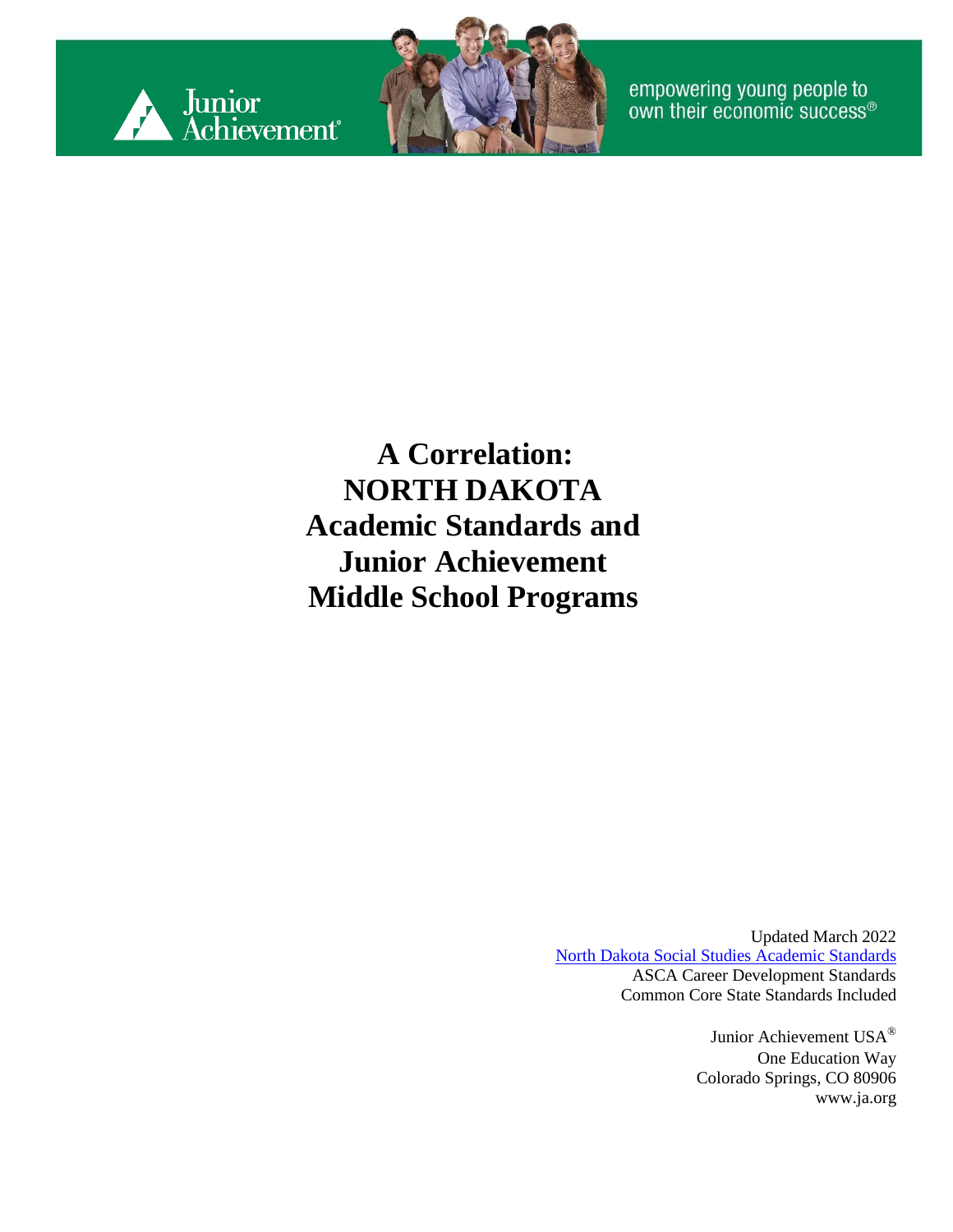#### **Overview**

Junior Achievement programs offer a multidisciplinary approach that connects learning across social studies disciplines, such as economics, geography, history, government, and civics, while incorporating mathematical concepts and reasoning and language arts skills. This list is not meant to be exhaustive or intended to suggest that a JA program will completely address any given standard but is designed to show how it can enhance or complement efforts to do so. The flexibility of the programs and supplementary materials allow specific content or skills to be addressed in depth by the teacher and/or business volunteer as needed.

In this document, Junior Achievement programs are correlated to the North Dakota Social Studies Standards as well as the ASCA Career Development Standards and the Common Core State Standards in English/ Language Arts and mathematics.

This list is not meant to be exhaustive or intended to suggest that a JA program will completely address any given standard but is designed to show how it can enhance or complement efforts to do so. The flexibility of the programs and supplementary materials allow specific content or skills to be addressedin depth by the teacher and/or business volunteer as needed.

#### **JA Middle Grades Programs**

[JA Economics for Success®](#page-4-0) Blended introduces middle school students to initial work and career readiness and personal finance concepts through flexible facilitation materials and engaging interactive activities, games, and role plays that support learning objectives.

*[JA Global Marketplace](#page-8-0)®* Blended Model introduces students to the global marketplace and the ways in which countries buy and sell from each other. Through completion of this program, students will gain an understanding of the role of producers and consumers in the interconnected global market.

*[JA It's My Business](#page-12-0)[®](#page-12-0)* Blended Model provides middle school students an opportunity to experience the initial steps necessary to start a business. New program content provides an authentic entrepreneurial experience for students, with each session building up to a product-pitch competition

*JA It's My Future®* Blended Model offers middle school students' practical information to help prepare them for the working world. Students develop the personal-branding and job-hunting skills needed to earn a job.

JA Inspire<sup>TM</sup> is more than a career fair, it brings together the business community and local schools and is designed to help launch middle school students into their futures: high school, college, and careers beyond. (Grades 6-8)

JA Inspire Virtual™ is more than a career fair, it brings together the business community and local schools and is designed to help launch students into their futures: high school, college, and careers beyond. Within the virtual experience, students attend webinars and presentations, explore career booths, and interact with career speakers. (Grades 9-12)

[JA Career Exploration Fair™](#page-24-0) is an event where students learn about a range of career options across multiple career clusters. (Grades K-12

JA Career Speakers Series™ In JA Career Speakers Series, a volunteer guest speaker visits the classroom and shares information about his or her career, work, and education experience. (Grades K-12)

JA Excellence through Ethics™ Through JA Excellence through Ethics, students will learn the importance of ethics and ethical decision-making and how ethical and unethical choices affect everyone in a community. (Grades 6-12)

[JA It's My Job™](#page-28-0) (Soft Skills) will help students understand the value of professional communication and soft skills, making them more employable to future employers across multiple career clusters. (Grades 6-12)

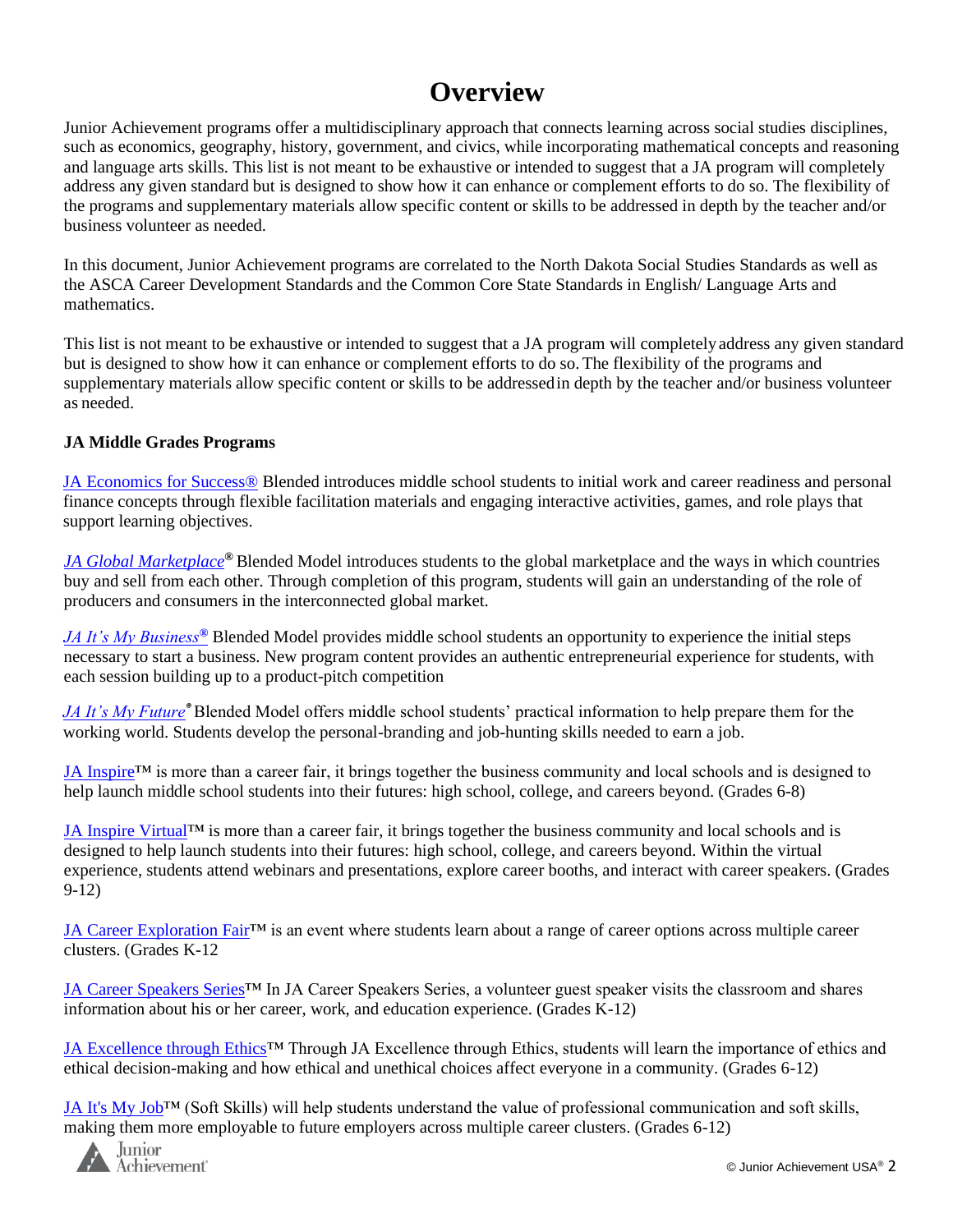#### JA Economics for Success

| <b>Session Descriptions</b>                                                                                                                                                                                                                                                                                                                                                                                                                                                                                            | <b>Grades 6-12 Social Studies</b><br><b>Standards</b>                                                                                                | <b>ASCA Career Development</b><br><b>Standards</b>                                                                                                                                                                                                                                                                                                                             | <b>Common</b><br>Core<br><b>ELA</b>                                                                                                                  | Common<br>Core<br>Math                                             |
|------------------------------------------------------------------------------------------------------------------------------------------------------------------------------------------------------------------------------------------------------------------------------------------------------------------------------------------------------------------------------------------------------------------------------------------------------------------------------------------------------------------------|------------------------------------------------------------------------------------------------------------------------------------------------------|--------------------------------------------------------------------------------------------------------------------------------------------------------------------------------------------------------------------------------------------------------------------------------------------------------------------------------------------------------------------------------|------------------------------------------------------------------------------------------------------------------------------------------------------|--------------------------------------------------------------------|
| <b>Session One: Mirror, Mirror</b><br>Students make choices to better<br>understand the concept of self-<br>knowledge as they consider education,<br>careers, and other life choices.<br>Objectives:<br><b>Students will:</b><br>• Use personal reflection to explain<br>self-knowledge<br>Apply their skills, interests, and<br>values to help determine a potential<br>career path                                                                                                                                   | <b>NA</b>                                                                                                                                            | C.A.1.3 develop an awareness<br>of personal abilities, skills,<br>interests, and motivations                                                                                                                                                                                                                                                                                   | Grade 6<br>RI.6.2,4,7<br>$SL.6.1-2$<br>L.6.1, 3, 4<br>Grade 7<br>RI.7.2,4<br>SL.7.1,2<br>L.7.1, 3, 4<br>Grade 8<br>RI.8.2,4<br>SL.8.1<br>L.8.1, 3, 4 |                                                                    |
| <b>Session Two: Be a Success</b><br>Students learn how to set goals for<br>their financial future. They play the<br>"Be A Success Game" to see the<br>connection between personal finance,<br>education, and careers.<br>Objectives:<br><b>Students will:</b><br>Identify the connection between<br>goal setting, personal finance,<br>education, and career choices<br>• Apply decision making to<br>education and career choices                                                                                     | E.6_12.7 Evaluate the elements of<br>responsible personal finance.                                                                                   | C.A. 1.6 learn how to set goals<br>C.A. 1.7 understand the<br>importance of planning<br>C.B.1.1 apply decision making<br>skills to career planning, course<br>selection, and career transition<br>C.B.1.2 identify personal skills,<br>interests, and abilities and relate<br>them to current career choice<br>C.B.1.3 demonstrate knowledge of<br>the career planning process | Grade 6<br>RI.6.4<br>SL.6.1.2<br>L.6.1, 3, 4<br>Grade 7<br>RI.7.4<br>SL.7.1.2<br>L.7.1, 3, 4<br>Grade 8<br>RI.8.4<br>SL.8.1<br>L.8.1, 3, 4           | Grade 6<br>6.NS3<br>6.NS.C.5                                       |
| <b>Session Three: Keeping Your</b><br><b>Balance</b><br><b>Students receive Occupation Cards</b><br>and observe how different jobs<br>provide different monthly salaries.<br>Based on those monthly salaries,<br>students evaluate the opportunity cost<br>when making budget decisions.<br>Objectives:<br><b>Students will:</b><br>• Recognize that a balanced budget<br>is important for all workers<br>Define the term income and<br>differentiate between gross and net<br>income<br>Name ways to balance a budget | E.6_12.1 Analyze the concept of<br>scarcity when making economic<br>decisions.<br>E.6_12.7 Evaluate the elements of<br>responsible personal finance. | NA                                                                                                                                                                                                                                                                                                                                                                             | Grade 6<br>RI.6.4.7<br>SL.6.1<br>L.6.1, 3, 4<br>Grade 7<br>RI.7.4<br>SL.7.1<br>L.7.1, 3, 4<br><b>Grade 8</b><br>RI.8.4<br>SL.8.1<br>L.8.1, 3, 4      | Grade 6<br>$6.$ NS $B.3$<br>6.NS.C.5<br><b>Grade</b> 7<br>7.RP.A.3 |

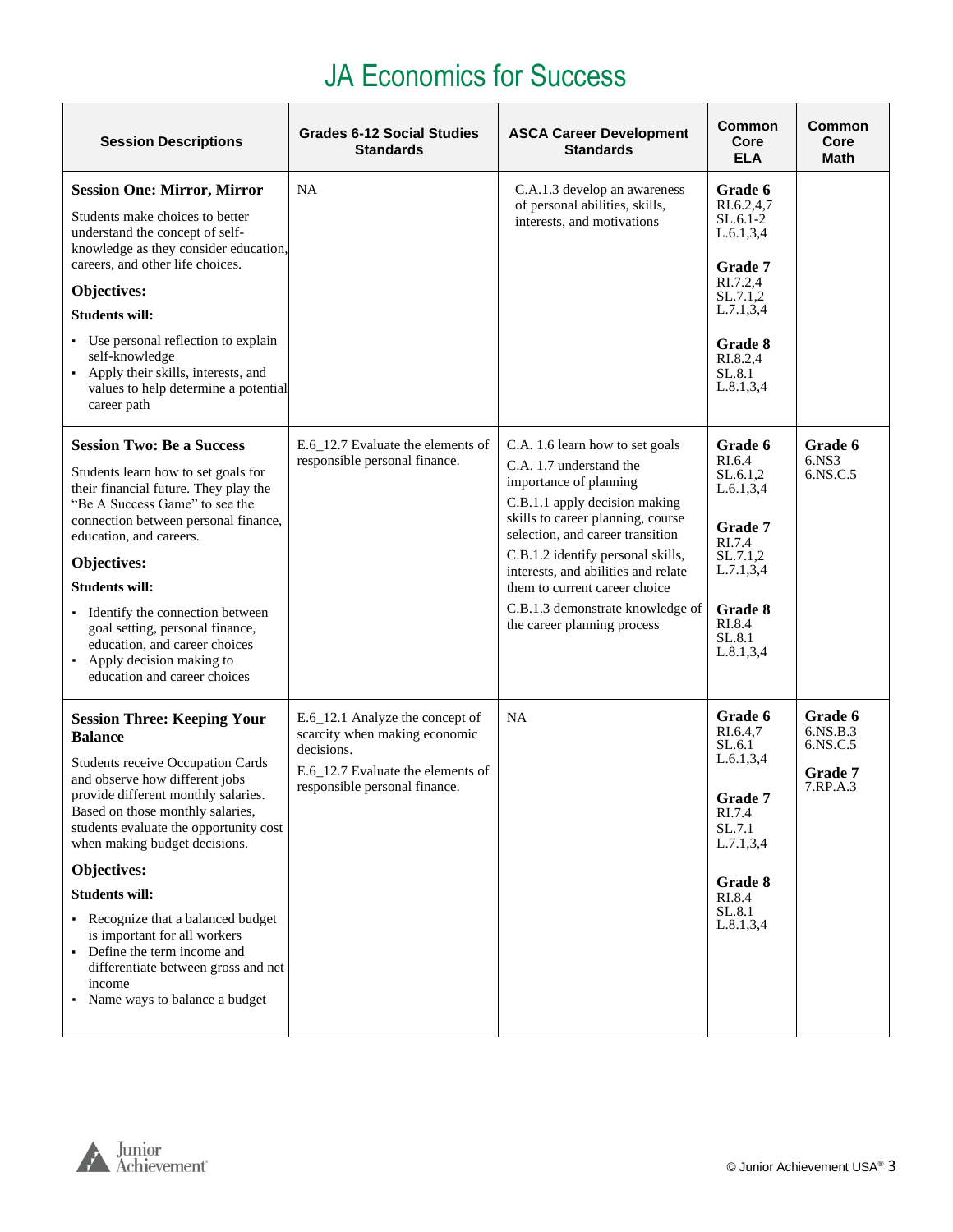#### JA Economics for Success

| <b>Session Descriptions</b>                                                                                                                                                                                                                                                                                                                                                                                                                                                                                    | <b>Grades 6-12 Social Studies</b><br><b>Standards</b>                                                                                                                                                                                              | <b>ASCA Career Development</b><br><b>Standards</b> | <b>Common</b><br>Core<br><b>ELA</b>                                                                                                      | Common<br>Core<br>Math                                 |
|----------------------------------------------------------------------------------------------------------------------------------------------------------------------------------------------------------------------------------------------------------------------------------------------------------------------------------------------------------------------------------------------------------------------------------------------------------------------------------------------------------------|----------------------------------------------------------------------------------------------------------------------------------------------------------------------------------------------------------------------------------------------------|----------------------------------------------------|------------------------------------------------------------------------------------------------------------------------------------------|--------------------------------------------------------|
| <b>Session Four: Savvy Shopper</b><br>Students examine how consumers<br>pay for goods and services. They<br>discuss the advantages and<br>disadvantages of using debit and<br>credit cards.<br>Objectives:<br><b>Students will:</b><br>Identify the differences between<br>debit and credit cards<br>• Explain the advantages and<br>disadvantages of both cards<br>Recognize the importance of<br>taking personal responsibility for<br>financial decisions                                                   | E.6_12.1 Analyze the concept of<br>scarcity when making economic<br>decisions.<br>E.6_12.4 Analyze the various<br>institutions that drive and support<br>the market economy.<br>E.6_12.7 Evaluate the elements of<br>responsible personal finance. | NA                                                 | Grade 6<br>RI.6.4,7<br>SL.6.1<br>L.6.1, 3, 4<br>Grade 7<br>RI.7.4<br>SL.7.1<br>L.7.1, 3, 4<br>Grade 8<br>RI.8.4<br>SL.8.1<br>L.8.1, 3, 4 | Grade 6<br>6.NS.B.3<br>6.NS.C.5<br>Grade 7<br>7.RP.A.3 |
| <b>Session Five: Keeping Score</b><br>Students examine how a credit score<br>is determined and learn about the<br>consequences of a positive and<br>negative credit report.<br>Objectives:<br><b>Students will:</b><br>Describe the favorable or<br>unfavorable consequences of a<br>high or low personal credit score<br>Explain actions that cause a credit<br>score to go up or down                                                                                                                        | E.6_12.4 Analyze the various<br>institutions that drive and support<br>the market economy.<br>E.6_12.7 Evaluate the elements of<br>responsible personal finance.                                                                                   | NA                                                 | Grade 6<br>RI.6.4,7<br>SL.6.1<br>L.6.1, 3, 4<br>Grade 7<br>RI.7.4<br>SL.7.1<br>L.7.1, 3, 4<br>Grade 8<br>RI.8.4<br>SL.8.1<br>L.8.1, 3, 4 | Grade 6<br>$6.$ NS $B.3$<br>6.NS.C.5                   |
| <b>Session Six: What's the Risk?</b><br>Students learn that life involves risk<br>and that insurance and personal<br>responsibility help to reduce the<br>financial consequences of loss or<br>injury.<br>Objectives:<br><b>Students will:</b><br>• Explore the cost and consequence<br>of risk<br>Explain how insurance provides a<br>method to minimize financial risk<br>• Identify the opportunity cost of<br>having insurance<br>Assess how personal<br>responsibility plays a part in<br>minimizing risk | E.6_12.1 Analyze the concept of<br>scarcity when making economic<br>decisions.<br>E.6_12.7 Evaluate the elements of<br>responsible personal finance.                                                                                               | NA                                                 | Grade 6<br>SL.6.1<br>L.6.1, 3, 4<br><b>Grade</b> 7<br>SL.7.1<br>L.7.1, 3, 4<br>Grade 8<br>SL.8.1<br>L.8.1, 3, 4                          |                                                        |

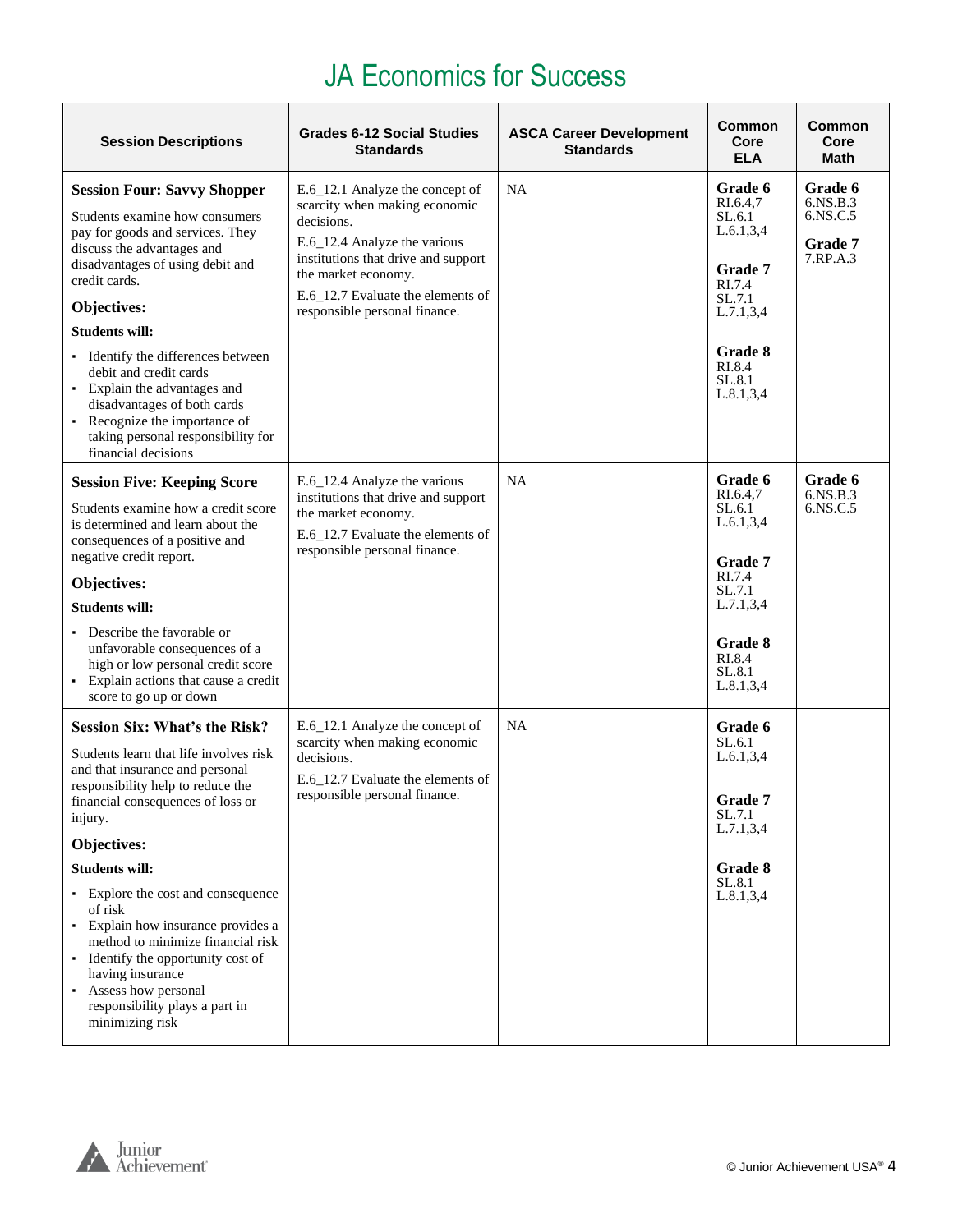<span id="page-4-0"></span>

| <b>Session Descriptions</b>                                                                                                                                                                                                                                                                                                                                                                                                                                                                                                                                                               | <b>Academic Standards</b>                                                          | <b>ASCA Career</b><br><b>Development Standards</b>                                                                                                                                                                                                   | <b>Common Core</b><br><b>ELA</b>                                            |
|-------------------------------------------------------------------------------------------------------------------------------------------------------------------------------------------------------------------------------------------------------------------------------------------------------------------------------------------------------------------------------------------------------------------------------------------------------------------------------------------------------------------------------------------------------------------------------------------|------------------------------------------------------------------------------------|------------------------------------------------------------------------------------------------------------------------------------------------------------------------------------------------------------------------------------------------------|-----------------------------------------------------------------------------|
| <b>My Career Exploration</b><br>Students explore the 16 career clusters and<br>identify the clusters they find interesting. They<br>learn that early career planning<br>results in more choices and opportunities for<br>success in a career that matches their<br>interests, skills, and values.<br><b>Students will:</b><br>Recognize the career clusters<br>$\bullet$<br>and their related careers.<br>Apply values, skills, and<br>$\bullet$<br>interests to the career clusters.                                                                                                     | E.6_12.7 Evaluate the elements of<br>responsible personal finance.                 | C.A1.1 develop skills to<br>locate, evaluate, and<br>interpret career information<br>C.A1.2 learn about the<br>variety of traditional and<br>nontraditional occupations<br>C.B1.4 know the various<br>ways in which occupations<br>can be classified | RI.1, RI.2, RI.4<br>W.4, W.7, W.8<br>SL.1, SL.2, SL.4<br>L1, L2, L3, L4, L6 |
| <b>Getting to Know Me</b><br>Students better understand their own values,<br>skills, and interests, as well as the importance<br>of applying self-knowledge to<br>future choices. Students use their self-<br>knowledge to develop a word-based personal<br>brand.<br><b>Students will:</b><br>Apply self-knowledge to<br>$\bullet$<br>identify personal values, skills,<br>and interests; set priorities;<br>and make decisions.<br>Discuss the importance of a<br>٠<br>personal brand statement.<br>Recognize that self-knowledge<br>٠<br>is needed to work effectively<br>with others. | E.6_12.7.1 Evaluate career choices and<br>the effect on the standard of living.    | C.A. 1.3 develop an<br>awareness of personal<br>abilities, skills, interests, and<br>motivations.<br>C.A2.5 learn to respect<br>individual uniqueness in the<br>workplace<br>C.A2.7 develop a positive<br>attitude toward work and<br>learning       | RI.2, RI.4<br>W.4, W.5<br>SL.1, SL.6<br>L1, L2, L3, L4, L6                  |
| <b>My Career Goals</b><br>Students recognize that the choices they make<br>will affect their education, career, and<br>financial security. Students learn the value of<br>self-efficacy in achieving their goals.<br><b>Students will:</b><br>Recognize the connections<br>$\bullet$<br>between your choices and<br>your education, personal<br>finances, and career paths.<br>Create short- and long-term<br>٠<br>goals.<br>Identify character traits that<br>$\bullet$<br>can help you overcome<br>obstacle                                                                             | E.6_12.7.1 Evaluate career choices<br>and the effect on the standard of<br>living. | C:B2.1 Demonstrate<br>awareness of the education<br>and training needed to<br>achieve career goals<br>C:B2.2 Assess and modify<br>their educational plan to<br>support career                                                                        | RI.1, RI.2, RI.4<br>W.4<br>SL.1, SL.2<br>L1, L2, L3, L4, L6                 |

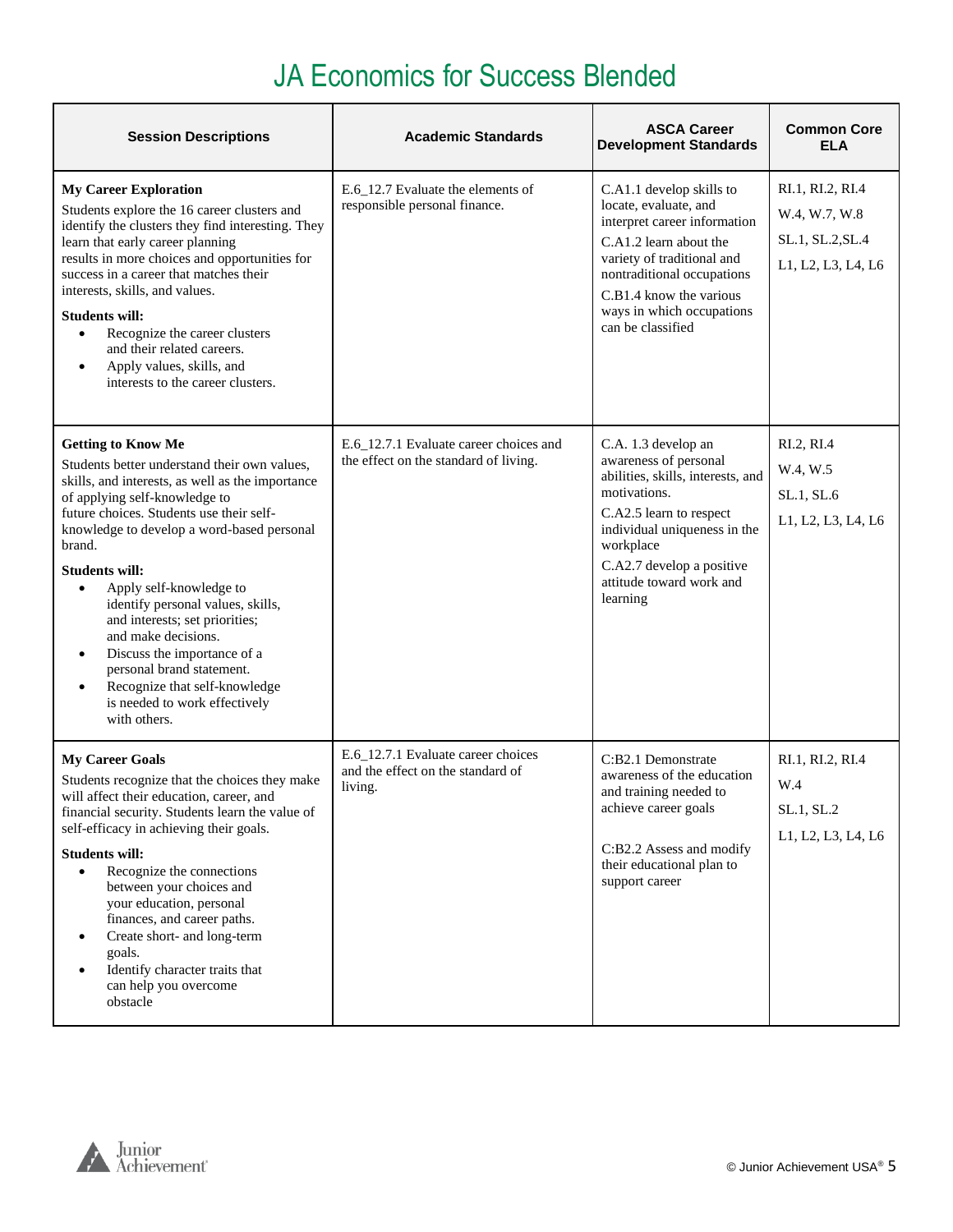| <b>Session Descriptions</b>                                                                                                                                                                                                                                                                                                                                                                                                                                                                                                                                                                                                                                                                                          | <b>Academic Standards</b>                                                          | <b>ASCA Career</b><br><b>Development Standards</b>                                                                                                                                                                                                                   | <b>Common Core</b><br><b>ELA</b>                                                                            |
|----------------------------------------------------------------------------------------------------------------------------------------------------------------------------------------------------------------------------------------------------------------------------------------------------------------------------------------------------------------------------------------------------------------------------------------------------------------------------------------------------------------------------------------------------------------------------------------------------------------------------------------------------------------------------------------------------------------------|------------------------------------------------------------------------------------|----------------------------------------------------------------------------------------------------------------------------------------------------------------------------------------------------------------------------------------------------------------------|-------------------------------------------------------------------------------------------------------------|
| <b>My Transferable Skills</b><br>Students recognize that skills they learn now<br>will be useful in both their personal life and<br>their future career. They learn about<br>the digital skills needed to work remotely.<br><b>Students will:</b><br>Recognize appropriate skills<br>$\bullet$<br>for the workplace.<br>Identify transferable skills and<br>$\bullet$<br>their importance.<br>Recognize the importance of<br>$\bullet$<br>having digital skills and using<br>professional digital tools and<br>programs.                                                                                                                                                                                             | <b>NA</b>                                                                          | C:A2.1 Acquire<br>employability skills such as<br>working on a team, problem-<br>solving and organizational<br>skills<br>C:A2.2 Apply job readiness<br>skills to seek employment<br>opportunities<br>C:A2.3 Demonstrate<br>knowledge about the<br>changing workplace | RI.1, RI.2, RI.4<br>W.4, W.6<br>SL.1, SL.2, SL.4<br>L1, L2, L3, L4, L6                                      |
| <b>My Income and Expenses</b><br>Students explore the importance of earning<br>enough income to pay for expenses, including<br>savings and common deductions.<br>Students learn how to read a paycheck stub<br>and explore the Pay Yourself First strategy.<br>They also practice solving income and<br>expenses-related problems with positive<br>solutions.<br><b>Students will:</b><br>Recognize that workers should<br>$\bullet$<br>not expect to keep all the<br>money they earn.<br>Recognize problem solving<br>$\bullet$<br>as a challenge and not an<br>obstacle.<br>Explore career-based<br>$\bullet$<br>solutions for income planning.<br>Reflect on the personal impact<br>$\bullet$<br>of saving money. | E.6_12.7.1 Evaluate career choices and the<br>effect on the standard of living.    |                                                                                                                                                                                                                                                                      | RI.1, RI.2, RI.4, RI.7<br>W.4, W.6<br>SL.1, SL.3,<br>L1, L2, L3, L4, L6<br><b>Math Practices</b><br>$1 - 7$ |
| <b>Planning for My Future Income</b><br>Students explore the role work plays in living<br>independently. They gain financial knowledge<br>about the costs of living on their<br>own. They consider the role of career choices<br>and the costs of goods and services.<br><b>Students will:</b><br>Express the financial<br>$\bullet$<br>considerations of possibly<br>living independently and the<br>importance of choosing work<br>that can earn enough to pay<br>for expenses. (WCR)<br>Examine the true costs of<br>goods and services. (FL)                                                                                                                                                                     | E.6_12.7.1 Evaluate career choices<br>and the effect on the standard of<br>living. | <b>NA</b>                                                                                                                                                                                                                                                            | RI.4, RI.7<br>W.4, W.7, W.8<br>SL.1, SL.2, SL.4<br>L1, L2, L3, L4, L6                                       |

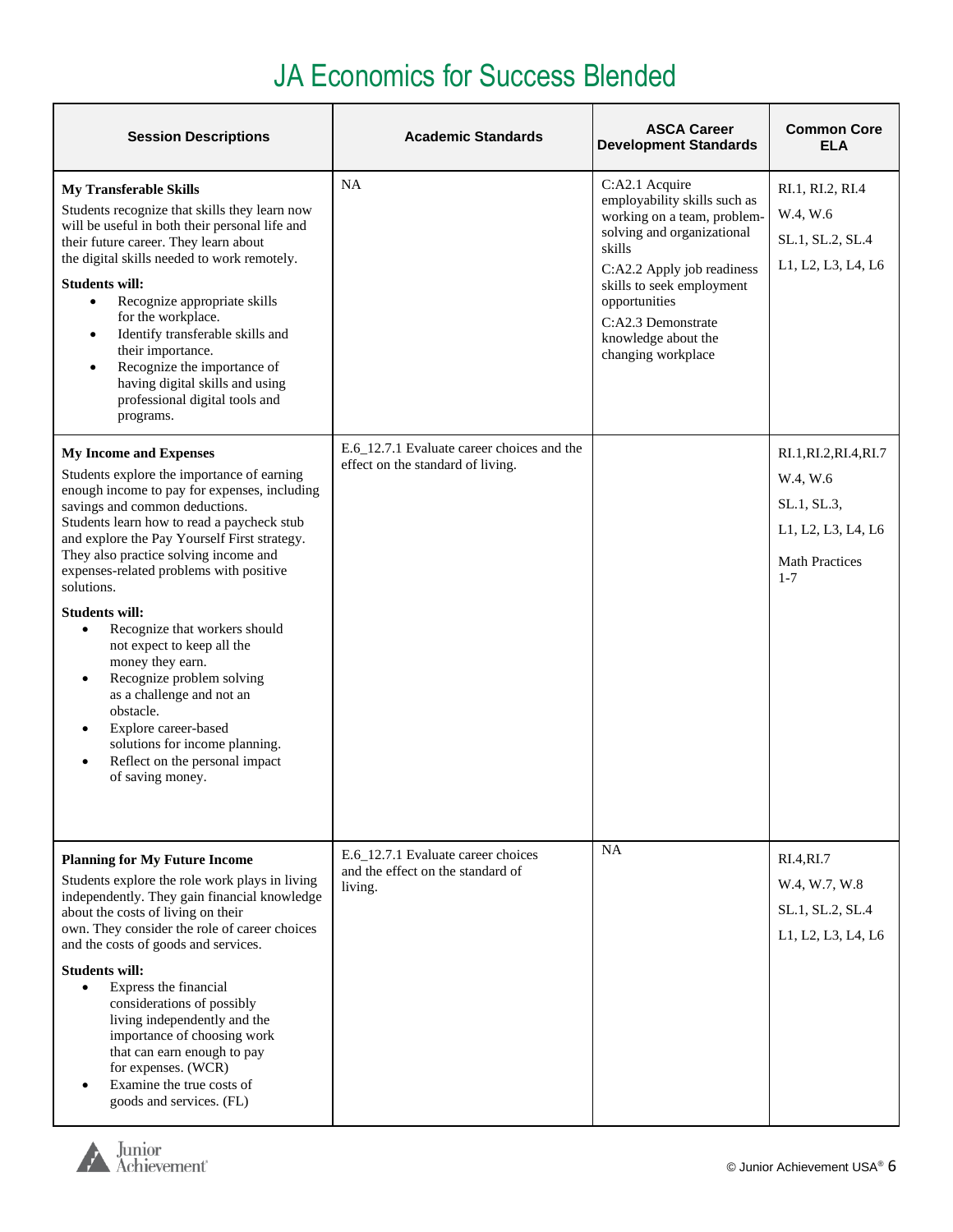| <b>Session Descriptions</b>                                                                                                                                                                                                                                                                                                                                                                                                                                                                                       | <b>Academic Standards</b>                                                                                                                 | <b>ASCA Career</b><br><b>Development Standards</b> | <b>Common Core</b><br><b>ELA</b>                                                                                 |
|-------------------------------------------------------------------------------------------------------------------------------------------------------------------------------------------------------------------------------------------------------------------------------------------------------------------------------------------------------------------------------------------------------------------------------------------------------------------------------------------------------------------|-------------------------------------------------------------------------------------------------------------------------------------------|----------------------------------------------------|------------------------------------------------------------------------------------------------------------------|
| <b>Managing My Money</b><br>Students recognize the importance of<br>managing money. They learn how to keep a<br>budget and make decisions about spending.<br><b>Students will:</b><br>Define a budget and its<br>$\bullet$<br>importance.<br>Express the need to say "no"<br>$\bullet$<br>to some short-term spending<br>to save for more important<br>items in the future and to plan<br>for emergencies.<br>Practice budgeting skills using<br>$\bullet$<br>income that can be earned<br>while still in school. | E.6_12.7.3 Develop short- and long-<br>term financial goals.                                                                              | <b>NA</b>                                          | RI.1, RI.2, RI.4, RI.7<br>SL.1, SL.2, SL.4<br>L1, L3, L4, L6<br><b>Math Practices</b><br>$1 - 7$                 |
| Paying for My Wants and Needs<br>Students learn to make better choices related<br>to credit. They learn about different ways of<br>paying for goods and services, and the<br>advantages and drawbacks of each.<br><b>Students will:</b><br>Describe ways to pay for<br>$\bullet$<br>everyday goods and services.<br>Identify the differences<br>$\bullet$<br>between debit (paying now)<br>and credit (paying in the<br>future, plus interest).                                                                   | E.6_12.7.4 Analyze the cost and<br>benefits of different types of credit<br>and debt, and the rights and<br>responsibilities of borrowers | <b>NA</b>                                          | RI.1, RI.2, RI.4, RI.7<br>SL.1, SL.2, SL.4<br>L1, L3, L4, L6<br><b>Math Practices</b><br>$1 - 7$                 |
| <b>My Credit and Spending</b><br>Students prepare to use credit. They learn<br>about healthy spending habits and the<br>importance of building a good credit score.<br><b>Students will:</b><br>Explain who looks at your<br>$\bullet$<br>credit report and why.<br>Describe how financial<br>$\bullet$<br>decisions can improve a credit<br>report.<br>Identify spending habits that<br>$\bullet$<br>are financially responsible.                                                                                | E.6_12.7.4 Analyze the cost and<br>benefits of different types of credit<br>and debt, and the rights and<br>responsibilities of borrowers | NA                                                 | RI.1, RI.2, RI.4, RI.7<br>W.4, W.6<br>SL.1, SL.2, SL.4<br>L1, L2, L3, L4, L6<br><b>Math Practices</b><br>$1 - 7$ |

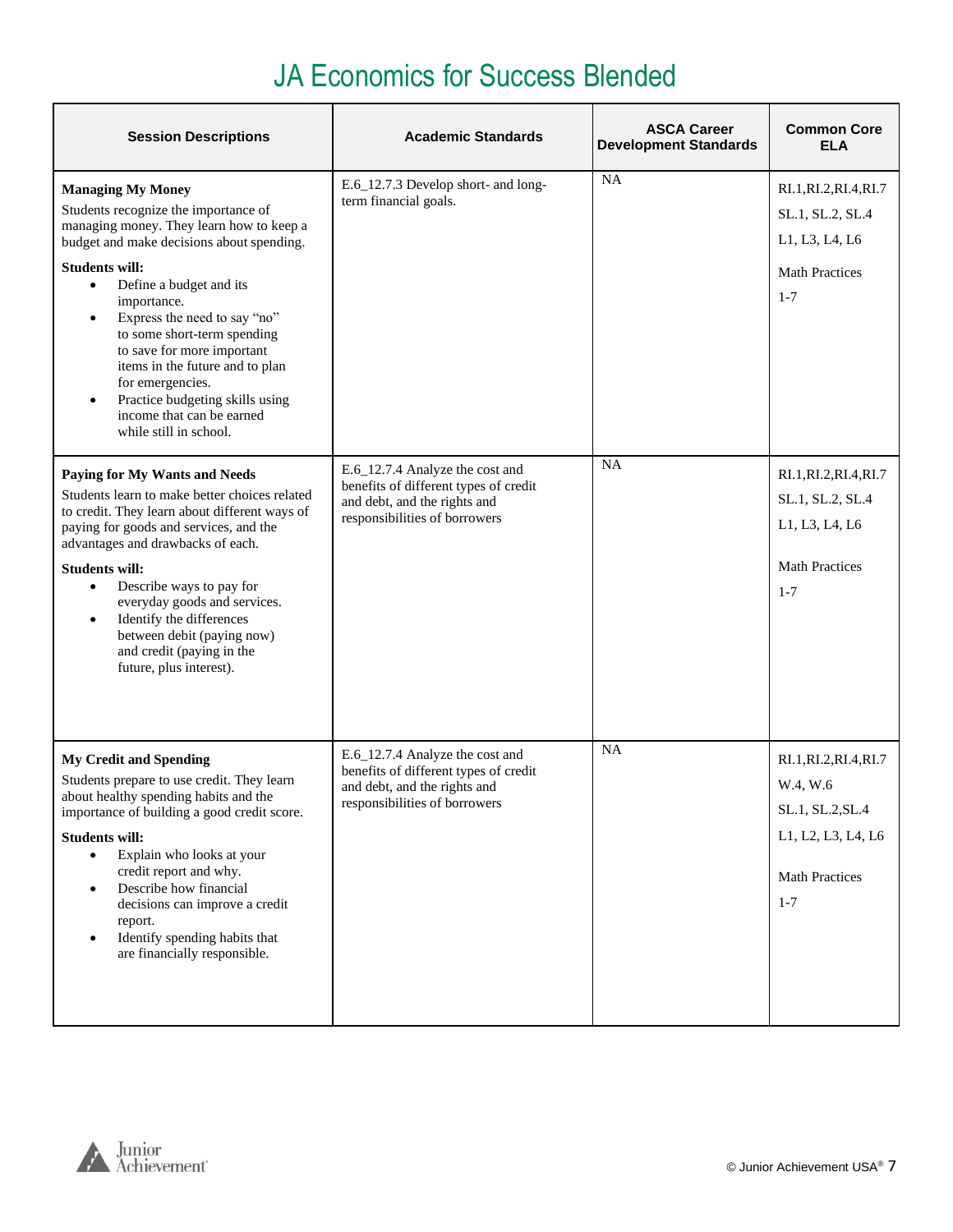| <b>Session Descriptions</b>                                                                                                                                                                                                                                                                                                                                                                                                                   | <b>Academic Standards</b>                                                                                                                                                                                           | <b>ASCA Career</b><br><b>Development Standards</b> | <b>Common Core</b><br><b>ELA</b>                                             |
|-----------------------------------------------------------------------------------------------------------------------------------------------------------------------------------------------------------------------------------------------------------------------------------------------------------------------------------------------------------------------------------------------------------------------------------------------|---------------------------------------------------------------------------------------------------------------------------------------------------------------------------------------------------------------------|----------------------------------------------------|------------------------------------------------------------------------------|
| My Ride on the Financial Roller Coaster<br>Students understand risk and methods for<br>handling it. They make decisions about<br>scenarios involving risk.<br><b>Students will:</b><br>Describe examples of how to<br>$\bullet$<br>use personal responsibility to<br>address risk.<br>Recognize that insurance is<br>a way to transfer the risk of<br>loss.<br>Identify the opportunity cost in<br>$\bullet$<br>different spending decisions. | E.6_12.7.4 Analyze the cost and<br>benefits of different types of credit<br>and debt, and the rights and<br>responsibilities of borrowers<br>E.6_12.7.5 Develop strategies to<br>avoid and manage debt effectively. | <b>NA</b>                                          | RI.1, RI.2, RI.4, RI.7<br>W.4, W.6<br>SL.1, SL.2, SL.4<br>L1, L2, L3, L4, L6 |

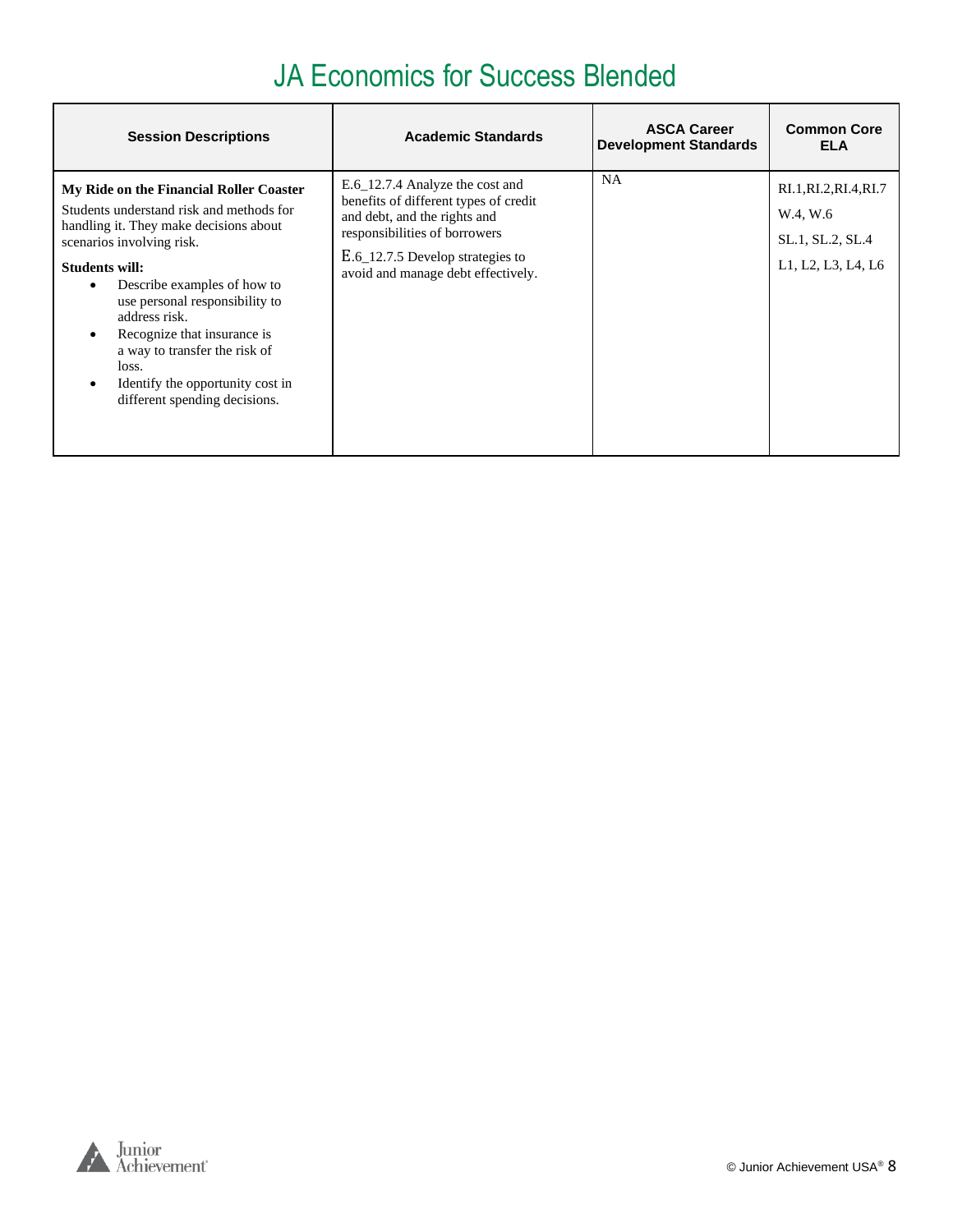<span id="page-8-0"></span>

| <b>Session Details</b>                                                                                                                                                                                                                                                                                                                                                                                                                                                                                                                                                                                                                                          | <b>Grades 6-12 Social Studies</b><br><b>Standards</b>                                                                                                         | <b>ASCA Career Development</b><br><b>Standards</b> | Common<br>Core                                                                                                                                                                                                                                    |
|-----------------------------------------------------------------------------------------------------------------------------------------------------------------------------------------------------------------------------------------------------------------------------------------------------------------------------------------------------------------------------------------------------------------------------------------------------------------------------------------------------------------------------------------------------------------------------------------------------------------------------------------------------------------|---------------------------------------------------------------------------------------------------------------------------------------------------------------|----------------------------------------------------|---------------------------------------------------------------------------------------------------------------------------------------------------------------------------------------------------------------------------------------------------|
| <b>Session One: Business and</b><br><b>Customer</b><br>Students learn about the relationship<br>between businesses, their customers,<br>and the mutually beneficial exchange<br>of products and services.<br>Objectives:<br><b>Students will:</b><br>• Identify what a business gains from<br>an exchange with a customer<br>• Identify what a customer gains from<br>an exchange with a business<br>• Define ethics and ethical dilemma<br>(Deeper Look)<br>· Identify the stakeholders of a<br>business.<br>• Evaluate whether the actions of a<br>business, which had positive or<br>negative implications to<br>stakeholders, were ethical (Deeper<br>Look) | E.6_12.4 Analyze the various institutions<br>that drive and support the market economy.                                                                       | NA                                                 | Grade 6<br>RI.6.4<br>RI.6.7<br>W.6.4<br>$SL.6.1-2$<br>$L.6.1-6$<br><b>Grade 7</b><br>RI.7.4<br>W.7.4<br>$SL.7.1-2$<br>$L.7.1-6$<br>Grade 8<br>RI.8.4<br>W.4<br>SL.8.1-2<br>$L.8.1-6$                                                              |
| <b>Session Two: Business and</b><br><b>Culture</b><br>Students learn that businesses must<br>understand cultural differences to<br>meet customers' needs and make a<br>profit in different countries.<br>Objectives:<br><b>Students will:</b><br>· Identify business-related, cultural<br>differences throughout the world<br>• Explain the need for international<br>businesses to consider their<br>customers' cultural differences to<br>provide for the customer and make<br>a profit<br>· Identify cultural differences<br>throughout the world that affect<br>social interaction and<br>communication                                                     | E.6_12.4 Analyze the various institutions<br>that drive and support the market economy.<br>E.6_12.7 Evaluate the elements of<br>responsible personal finance. | NA                                                 | Grade 6<br>RI.6.1<br>RI.6.4<br>RI.6.7<br>W.6.4,7<br>$SL.6.1-2$<br>SL.6.4<br>$L.6.1-6$<br>Grade 7<br>RI.7.1<br>RI.7.4<br>W.7.4.7<br>$SL.7.1-2$<br>SL.7.4<br>$L.7.1-6$<br>Grade 8<br>RI.8.1<br>RI.8.4<br>W.8.4,7<br>SL.8.1-2<br>SL.8.4<br>$L.8.1-6$ |

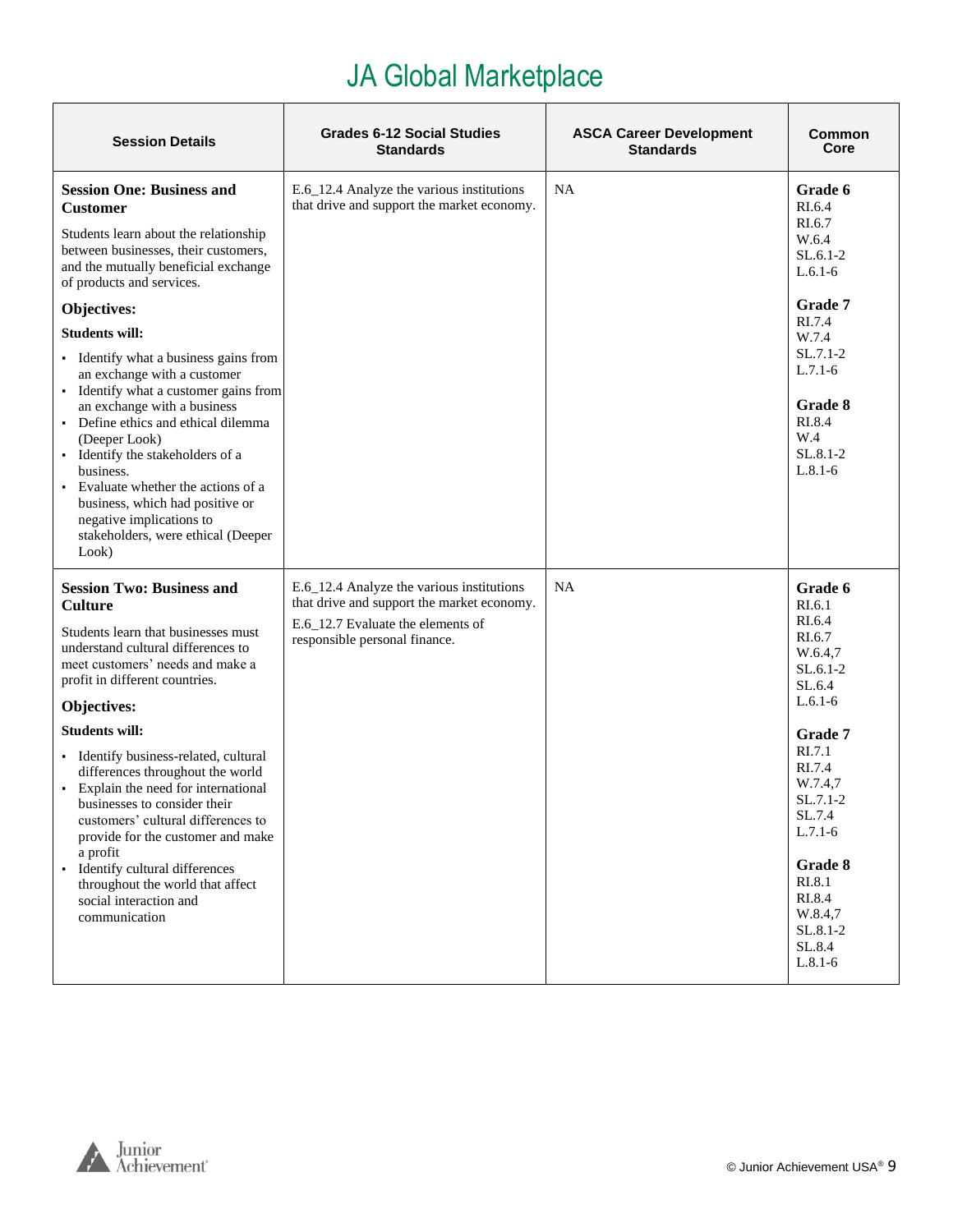| <b>Session Details</b>                                                                                                                                                                                                                                                                                                                                                                                                                                                                                                                                                                                                               | <b>Grades 6-12 Social Studies</b><br><b>Standards</b>                                                                                                                                           | <b>ASCA Career Development</b><br><b>Standards</b> | Common<br>Core                                                                                                                                                                                                                                                                                       |
|--------------------------------------------------------------------------------------------------------------------------------------------------------------------------------------------------------------------------------------------------------------------------------------------------------------------------------------------------------------------------------------------------------------------------------------------------------------------------------------------------------------------------------------------------------------------------------------------------------------------------------------|-------------------------------------------------------------------------------------------------------------------------------------------------------------------------------------------------|----------------------------------------------------|------------------------------------------------------------------------------------------------------------------------------------------------------------------------------------------------------------------------------------------------------------------------------------------------------|
| <b>Session Three: Global Trade</b><br>Students learn that businesses trade to<br>obtain products and services that<br>customers want or need. Students will<br>learn about imports and exports,<br>examine the ways technology has<br>improved international trade and<br>participate in a global trade game.<br>Objectives:<br><b>Students will:</b><br>· Identify reasons why countries trade<br>• Demonstrate that countries benefit<br>more from trade than from trying to<br>meet all their own needs<br>Apply key terms related to trade.<br>• Describe how improvements in<br>technology can influence<br>international trade | E.6_12.4 Analyze the various institutions<br>that drive and support the market economy.<br>E.6_12.6 Analyze how globalization has<br>impacted various aspects of economies<br>around the world. | <b>NA</b>                                          | Grade 6<br>RI.6.4<br>W.6.4<br>$SL.6.1-2$<br>SL.4<br>$L.6.1-6$<br>Grade 7<br>RI.7.4<br>W.7.4<br>SL.7.1-2<br>SL.7.4<br>$L.7.1-6$<br>Grade 8<br>RI.8.4<br>W.8.4<br>SL.8.1-2<br>SL.8.4<br>$L.8.1 - 4$<br>L.8.6                                                                                           |
| <b>Session Four: Why Countries</b><br><b>Specialize</b><br>Students learn that businesses in<br>different countries specialize by<br>focusing their efforts on specific<br>resources or producing smaller parts<br>of a product.<br>Objectives:<br><b>Students will:</b><br>• Define specialization<br>• Analyze examples of international<br>trade to explain why modern<br>countries cannot provide for all their<br>wants and needs<br>Show how events and decisions in<br>one country have a causal<br>relationship with, and produce an<br>effect on, customers in another<br>country                                           | E.6_12.4 Analyze the various institutions<br>that drive and support the market economy.<br>E.6_12.6 Analyze how globalization has<br>impacted various aspects of economies<br>around the world. | <b>NA</b>                                          | <b>ELA</b><br>Grade 6<br>RI.6.1,4,7<br>SL.6.1-2<br>L.6.1, 3, 4, 6<br>Grade 7<br>RI.7.1,4<br>SL.7.1-2<br>L.7.1, 3, 4, 6<br>Grade 8<br>RI.8.1,4<br>SL.8.1-2<br>L.8.1, 3, 4, 6<br><b>MATH</b><br>6.NSA.3<br>6.RP.3<br>7.RP.2<br>7.NS.3<br><b>Mathematical</b><br><b>Practices</b><br>$1 - 2$<br>$4 - 7$ |

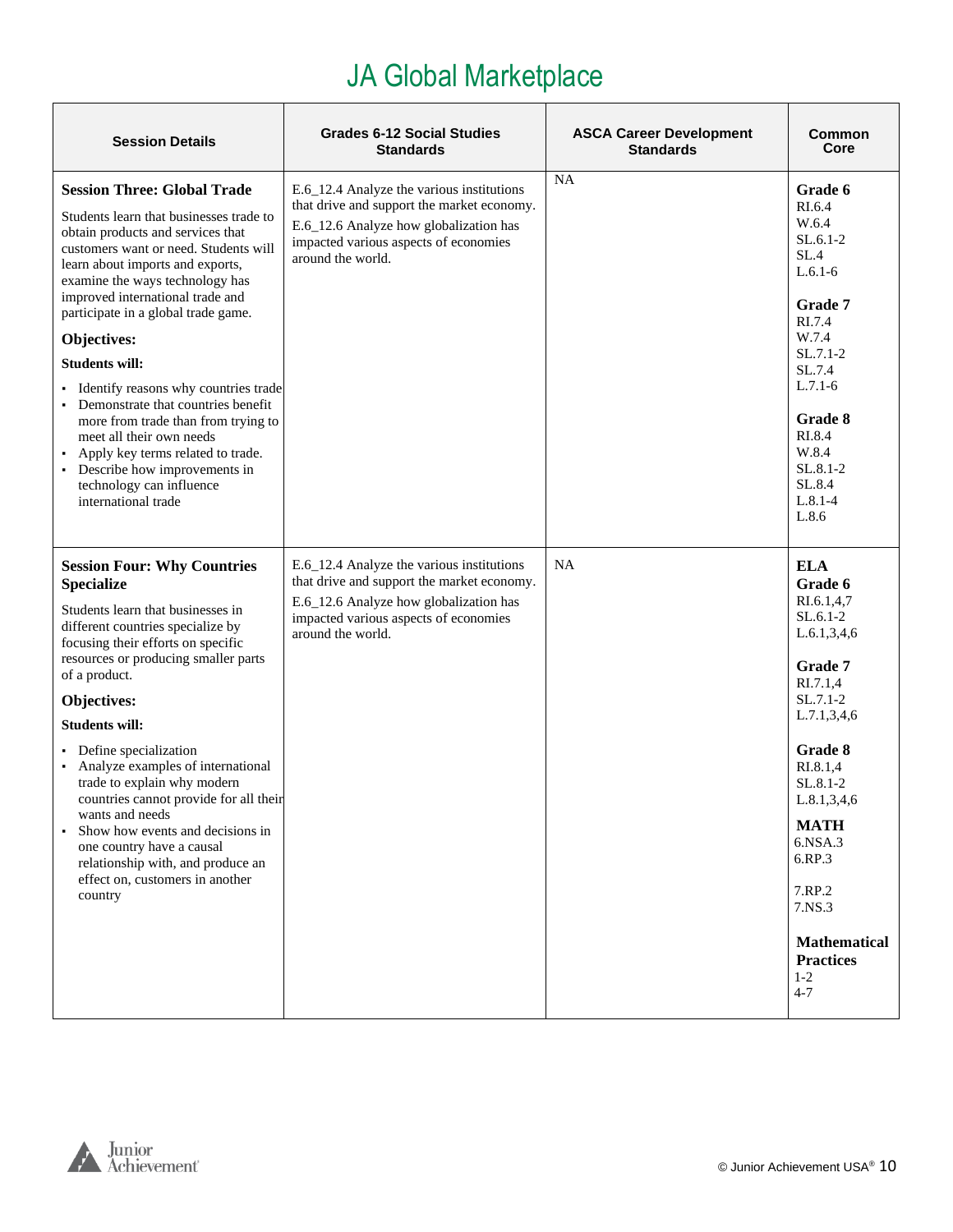| <b>Session Details</b>                                                                                                                                                                                                                                                                                                                                               | <b>Grades 6-12 Social Studies</b><br><b>Standards</b>                                                                                                                                           | <b>ASCA Career Development</b><br><b>Standards</b> | Common<br>Core                                                                                                               |
|----------------------------------------------------------------------------------------------------------------------------------------------------------------------------------------------------------------------------------------------------------------------------------------------------------------------------------------------------------------------|-------------------------------------------------------------------------------------------------------------------------------------------------------------------------------------------------|----------------------------------------------------|------------------------------------------------------------------------------------------------------------------------------|
| <b>Session Five: Trade Barriers</b><br>Students explore the types of<br>restrictions that governments place on<br>international trade. They learn about<br>tariffs, quotas, subsidies, and<br>standards and how these barriers<br>affect governments, businesses, and<br>customers.<br>Objectives:<br><b>Students will:</b><br>• Identify examples of trade barriers | E.6_12.4 Analyze the various institutions<br>that drive and support the market economy.<br>E.6_12.6 Analyze how globalization has<br>impacted various aspects of economies<br>around the world. | NA                                                 | <b>ELA</b><br>Grade 6<br>RI.6.4<br>W.6.4<br>$SL.6.1-2$<br>$L.6.1-6$<br>Grade 7<br>RI.7.4<br>W.7.4<br>$SL.7.1-2$<br>$L.7.1-6$ |
| Analyze the consequences of trade<br>barriers on businesses, employees,<br>and customers<br>• Explain why balance of trade<br>matters to businesses, customers,<br>and employees                                                                                                                                                                                     |                                                                                                                                                                                                 |                                                    | Grade 8<br>RI.8.4<br>W.8.4<br>$SL.8.1-2$<br>$L.8.1-6$                                                                        |
| <b>Session Six: Currency</b><br>Students explore the concept of<br>international currencies. They learn<br>about variable exchange rates,<br>currency converters, and how to<br>compare the prices of products from<br>around the world.                                                                                                                             | E.6_12.1 Analyze the concept of scarcity<br>when making economic decisions.<br>E.6_12.4 Analyze the various institutions<br>that drive and support the market economy.                          | <b>NA</b>                                          | <b>ELA</b><br>Grade 6<br>RI.6.4.7<br>$SL.6.1-2$<br>L.6.1<br>$L.6.3-6$<br>Grade 7                                             |
| <b>Objectives:</b>                                                                                                                                                                                                                                                                                                                                                   |                                                                                                                                                                                                 |                                                    | RI.7.4<br>$SL.7.1-2$                                                                                                         |
| <b>Students will:</b><br>• Define currency and exchange rate<br>• Recognize that different countries                                                                                                                                                                                                                                                                 |                                                                                                                                                                                                 |                                                    | L.7.1<br>$L.7.3-6$                                                                                                           |
| have different forms of currency<br>• Recognize that each currency has a<br>different value, which is determined<br>through a variable exchange rate                                                                                                                                                                                                                 |                                                                                                                                                                                                 |                                                    | Grade 8<br>RI.8.4<br>$SL.8.1 - 2$<br>L.8.1<br>$L.8.3-6$                                                                      |

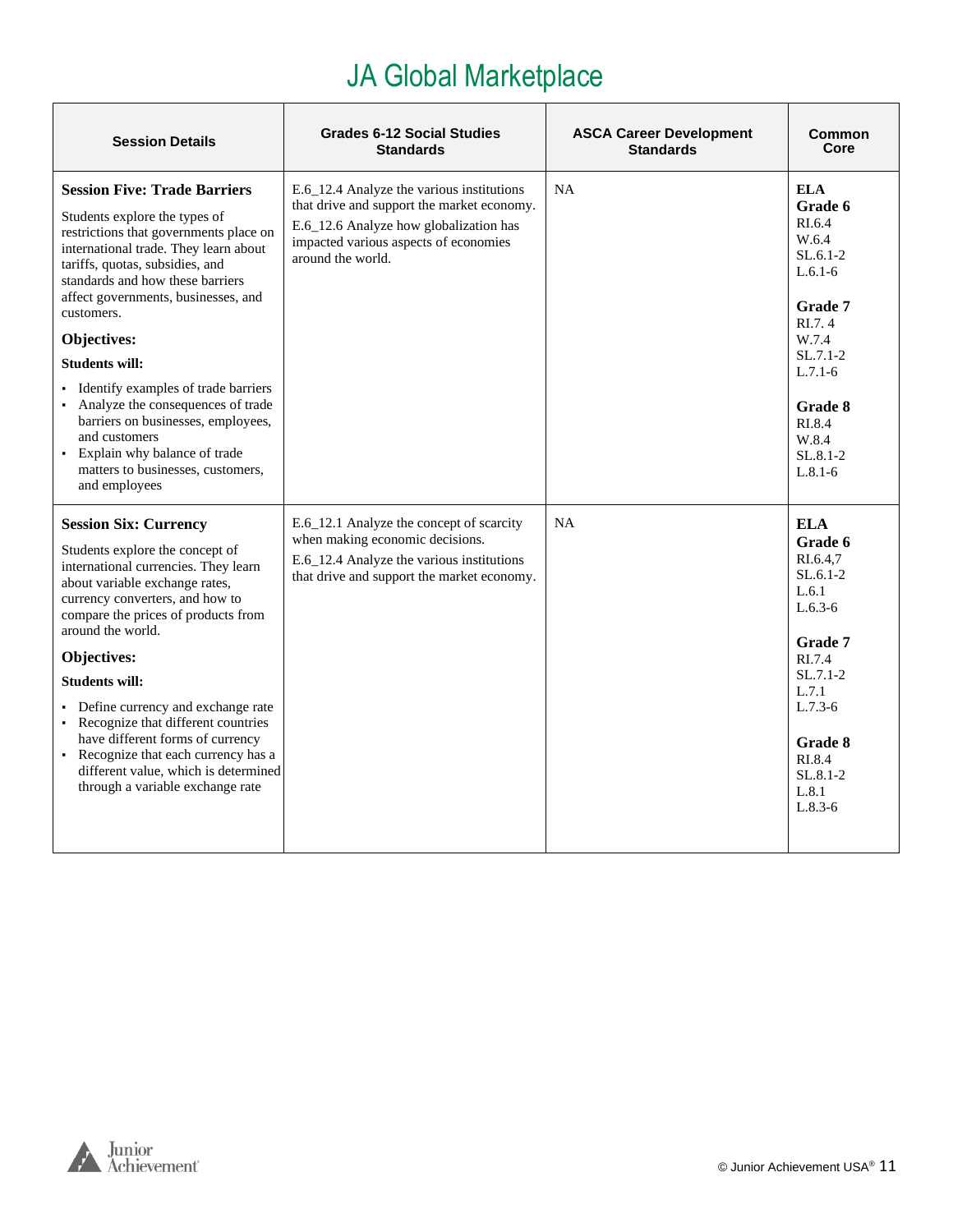| <b>Session Details</b>                                                                                                                                                                                                                                                                                                                                                                                                                                                                                                                                               | <b>Grades 6-12 Social Studies</b>                                                                                                                                                                                                                                              | <b>ASCA Career Development</b>                                                                                                                                                                                                                                         | Common                                                                                                                                                                                                                        |
|----------------------------------------------------------------------------------------------------------------------------------------------------------------------------------------------------------------------------------------------------------------------------------------------------------------------------------------------------------------------------------------------------------------------------------------------------------------------------------------------------------------------------------------------------------------------|--------------------------------------------------------------------------------------------------------------------------------------------------------------------------------------------------------------------------------------------------------------------------------|------------------------------------------------------------------------------------------------------------------------------------------------------------------------------------------------------------------------------------------------------------------------|-------------------------------------------------------------------------------------------------------------------------------------------------------------------------------------------------------------------------------|
|                                                                                                                                                                                                                                                                                                                                                                                                                                                                                                                                                                      | <b>Standards</b>                                                                                                                                                                                                                                                               | <b>Standards</b>                                                                                                                                                                                                                                                       | Core                                                                                                                                                                                                                          |
| <b>Session Seven: Global</b><br>Workforce<br>Students take on the role of<br>international business owners<br>reviewing the skills and experience of<br>potential employees.<br>Objectives:<br><b>Students will:</b><br>• Describe how businesses can use<br>modern technology and<br>communication tools to locate<br>highly qualified employees at the<br>most advantageous wages<br>• Express specific steps that would<br>need to be taken to obtain work in<br>another country<br>• Recognize the value of a second<br>language for future job<br>opportunities | E.6_12.1 Analyze the concept of scarcity<br>when making economic decisions.<br>E.6_12.4 Analyze the various institutions<br>that drive and support the market economy.<br>E.6_12.6 Analyze how globalization has<br>impacted various aspects of economies<br>around the world. | C:A1.2 learn about the variety of<br>traditional and nontraditional<br>occupations<br>C:A2.3 demonstrate knowledge about<br>the changing workplace<br>C:B1.8 understand how changing<br>economic and societal needs influence<br>employment trends and future training | Grade 6<br>RI.6.1<br>RI.6.4<br>RI.6.7<br>W.6.4<br>$SL.6.1-2$<br>SL.6.4<br>$L.6.1-6$<br>Grade 7<br>R <sub>1.7.1</sub><br>RI.7.4<br>W.7.4<br>$SL.7.1-2$<br>$L.7.1-6$<br>Grade 8<br>RI.8.1,4<br>W.8.4<br>$SL.8.1-2$<br>$L.8.1-6$ |

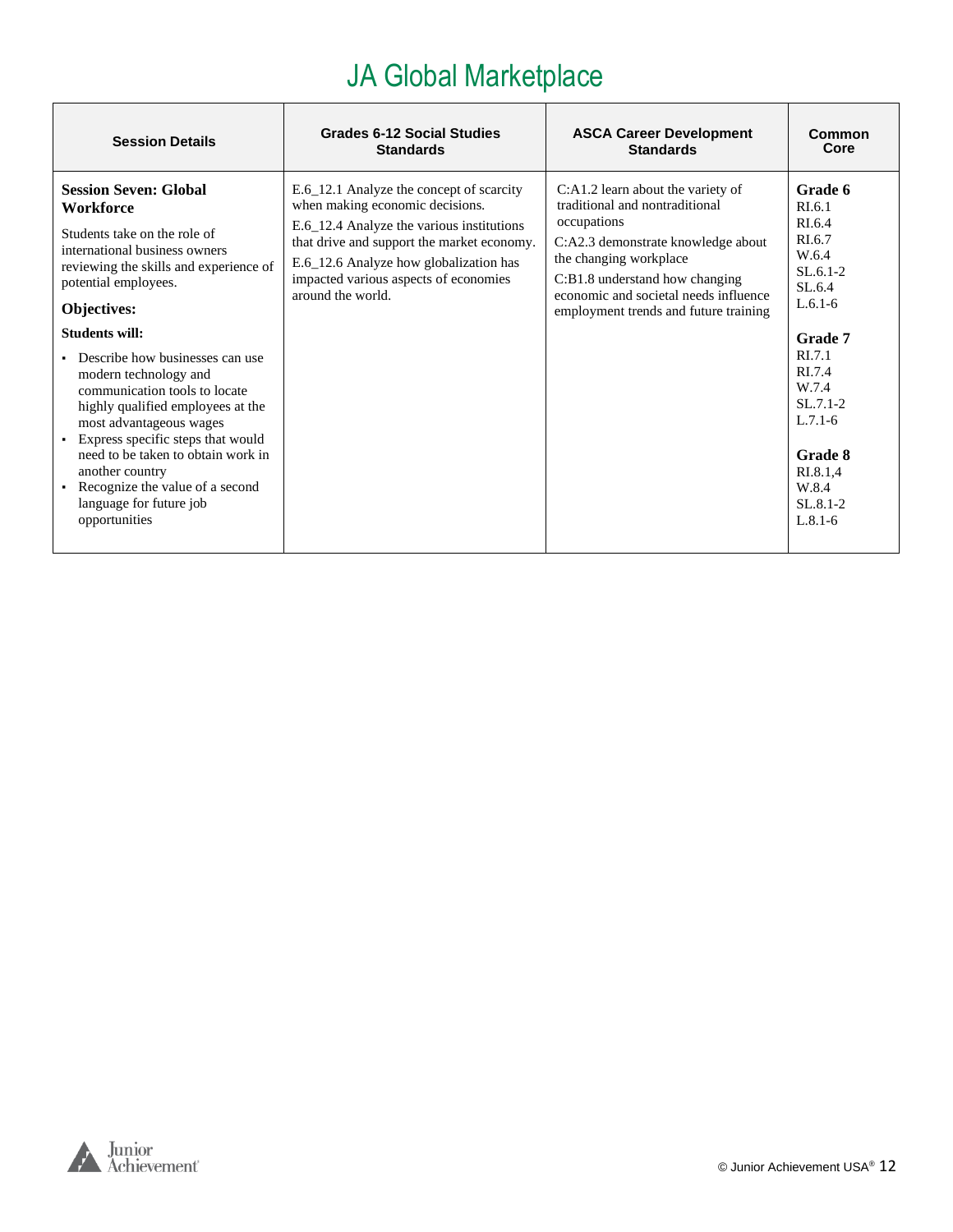#### JA It's My Business!

<span id="page-12-0"></span>

| <b>Session Details</b>                                                                                                                                                                                                                                                                                                                                                                                                                                                                 | <b>Grades 6-12 Social Studies</b><br><b>Standards</b>                                                                                                                                                                                                                     | <b>ASCA Career Development</b><br><b>Standards</b>                                                                                                                                                                                                                                                                                                                                                                                      | Common<br><b>Core ELA</b>                                                                                                                                                      |
|----------------------------------------------------------------------------------------------------------------------------------------------------------------------------------------------------------------------------------------------------------------------------------------------------------------------------------------------------------------------------------------------------------------------------------------------------------------------------------------|---------------------------------------------------------------------------------------------------------------------------------------------------------------------------------------------------------------------------------------------------------------------------|-----------------------------------------------------------------------------------------------------------------------------------------------------------------------------------------------------------------------------------------------------------------------------------------------------------------------------------------------------------------------------------------------------------------------------------------|--------------------------------------------------------------------------------------------------------------------------------------------------------------------------------|
| <b>Session One: Entrepreneurs</b><br>Students learn about the relationship<br>between entrepreneurs, their<br>businesses, and the products and<br>services they offer, and then take an<br>entrepreneurial characteristics<br>inventory to assess their own<br>entrepreneurial skills and interests.<br>Objectives:<br><b>Students will:</b><br>• Define entrepreneurship and social                                                                                                   | E.6_12.1 Analyze the concept of<br>scarcity when making economic<br>decisions.<br>E.6_12.4 Analyze the various<br>institutions that drive and support the<br>market economy.                                                                                              | C.A.1.3 develop an awareness of<br>personal abilities, skills, interests, and<br>motivations<br>C.B1.7 describe traditional and non-<br>traditional occupations and how these<br>relate to career choice<br>C.B1.8 understand how changing<br>economic and societal needs influence<br>employment trends and future training<br>C.C1.4 understand that the changing<br>workplace requires lifelong learning and<br>acquiring new skills | Grade 6<br>RI 6.4.7<br>$SL.6.1-2$<br>$L.6.1-6$<br><b>Grade 7</b><br>RI.7.4,7<br>$SL.7.1-2$<br>$L.7.1-6$<br>Grade 8<br>RI.8.4                                                   |
| entrepreneurship<br>• Describe the relationship between a<br>business and its products and service<br>• Identify entrepreneurial characteristics<br>and recognize them, in varying<br>degrees, in themselves                                                                                                                                                                                                                                                                           |                                                                                                                                                                                                                                                                           |                                                                                                                                                                                                                                                                                                                                                                                                                                         | $SL.8.1-2$<br>$L.8.1 - 5$                                                                                                                                                      |
| <b>Session Two: Market and Need</b><br>Students are introduced to young<br>entrepreneurs who have successfully met<br>an identified market need, and then<br>created a new product to meet the need.<br>Students work in groups to brainstorm<br>current needs within different product<br>categories.<br>Objectives:<br><b>Students will:</b><br>Define market and need<br>• Explain the importance of identifying<br>market and need when developing<br>new product or service ideas | E.6_12.1 Analyze the concept of<br>scarcity when making economic<br>decisions.<br>E.6_12.3 Analyze how supply and<br>demand impact the allocation of goods<br>and services.<br>E.6_12.4 Analyze the various<br>institutions that drive and support the<br>market economy. | C:B1.7 describe traditional and non-<br>traditional occupations and how these<br>relate to career choice.<br>C:C2.1 demonstrate how interests,<br>abilities and achievement relate to<br>achieving personal, social, educational,<br>and career goals                                                                                                                                                                                   | Grade 6<br>RI.6.1,4,7<br>$SL.6.1-2$<br>SL.64<br>$L.6.1-6$<br><b>Grade 7</b><br>RI. 7.1.4.7<br>$SL.7.1-2$<br>SL.7.4<br>$L.7.1-6$<br>Grade 8<br>RI.8.1,4<br>$SL.8.1-2$<br>SL.8.4 |
|                                                                                                                                                                                                                                                                                                                                                                                                                                                                                        |                                                                                                                                                                                                                                                                           |                                                                                                                                                                                                                                                                                                                                                                                                                                         | $L.8.1 - 5$                                                                                                                                                                    |

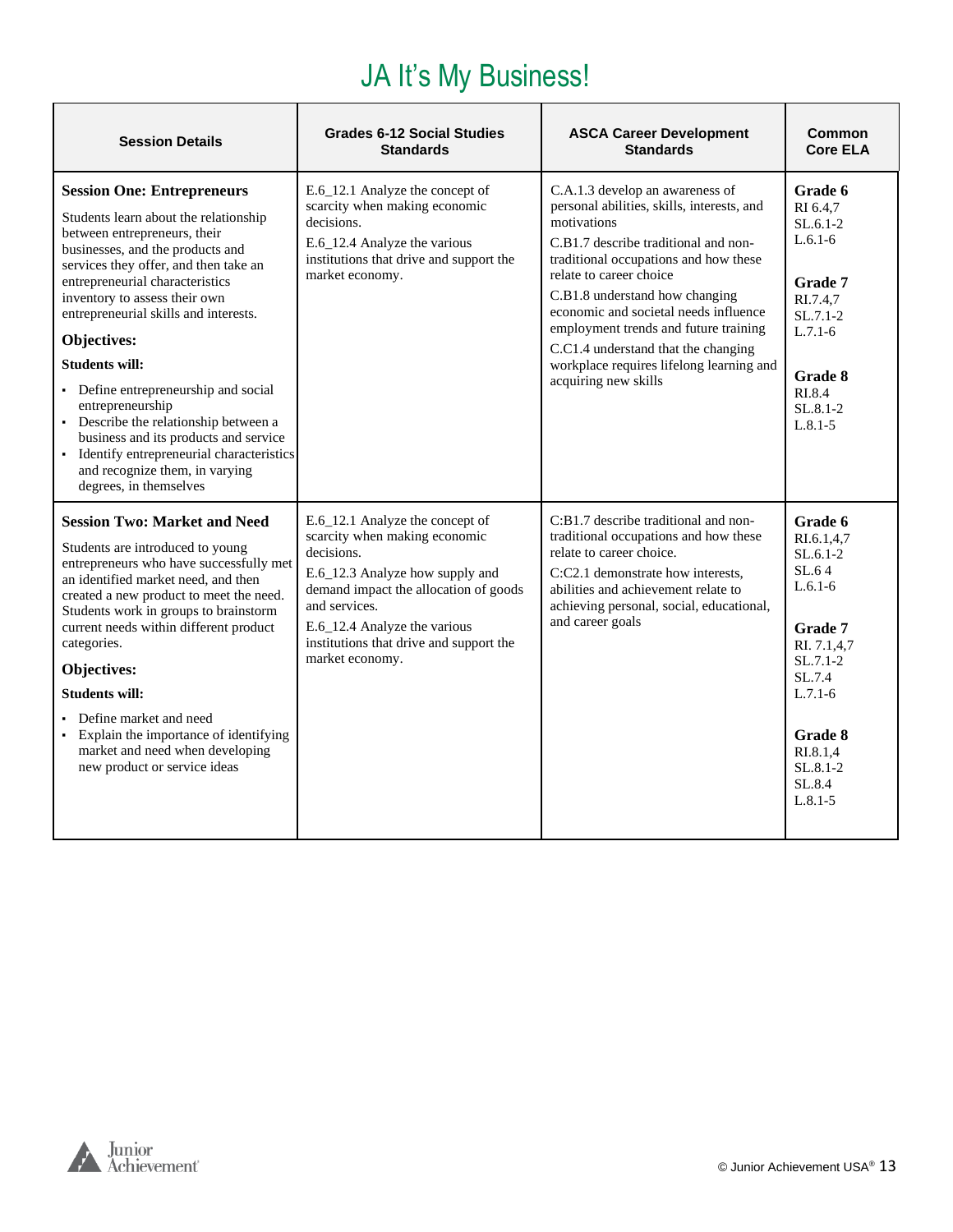#### JA It's My Business!

| <b>Session Details</b>                                                                                                                                                                                                                                                                                                                                                                                                                                                                                             | <b>Grades 6-12 Social Studies</b><br><b>Standards</b>                                                                                                                                                                                                                     | <b>ASCA Career Development</b><br><b>Standards</b>                                                                                                                                                                                                                                            | Common<br><b>Core ELA</b>                                                                                                                                                                             |
|--------------------------------------------------------------------------------------------------------------------------------------------------------------------------------------------------------------------------------------------------------------------------------------------------------------------------------------------------------------------------------------------------------------------------------------------------------------------------------------------------------------------|---------------------------------------------------------------------------------------------------------------------------------------------------------------------------------------------------------------------------------------------------------------------------|-----------------------------------------------------------------------------------------------------------------------------------------------------------------------------------------------------------------------------------------------------------------------------------------------|-------------------------------------------------------------------------------------------------------------------------------------------------------------------------------------------------------|
| <b>Session Three: Innovative Ideas</b><br>Students learn about innovative idea<br>generation and examine cutting-edge<br>products. Working in groups, students<br>brainstorm their own product ideas and<br>use graphic organizers to capture them.<br>Objectives:<br><b>Students will:</b><br>• Explain innovation and recognize it as<br>a necessary entrepreneurial skill when<br>starting a business<br>• Participate in creative idea generation,<br>from brainstorming to defending and<br>selecting an idea | E.6 12.1 Analyze the concept of<br>scarcity when making economic<br>decisions.<br>E.6_12.3 Analyze how supply and<br>demand impact the allocation of goods<br>and services.<br>E.6_12.4 Analyze the various<br>institutions that drive and support the<br>market economy. | C.C1.4 understand that the changing<br>workplace requires lifelong learning<br>and acquiring new skills<br>C.A1.4 learn how to interact and<br>work cooperatively in teams<br>C.A2.1 acquire employability skills<br>such as working on a team, problem-<br>solving and organizational skills | Grade 6<br>RI.6.1<br>RI. 6.4<br>RI.6.7<br>$SL.6.1-2$<br>$SL.4-5$<br>$L.6.1-6$<br><b>Grade 7</b><br>RI.7.1<br>RI.7.4<br>RI.7.7<br>$SL.7.1-2$<br>$SL.7.4-5$<br>$L.7.1-6$<br>Grade 8<br>RI.8.1<br>RI.8.4 |
|                                                                                                                                                                                                                                                                                                                                                                                                                                                                                                                    |                                                                                                                                                                                                                                                                           |                                                                                                                                                                                                                                                                                               | SL.8.1-2<br>SL.8.4-5<br>$L.8.1 - 5$                                                                                                                                                                   |
| <b>Session Four: Testing the Market</b><br>Students learn about the importance of<br>obtaining market feedback about new<br>product ideas. They will examine various<br>survey question types and determine<br>whether questions yield useful product<br>feedback, and then practice developing<br>survey questions in groups.<br>Objectives:<br><b>Students will:</b><br>Discuss the importance of market<br>research in the product development<br>process<br>Describe multiple types of survey<br>questions     | E.6_12.1 Analyze the concept of<br>scarcity when making economic<br>decisions.<br>E.6_12.3 Analyze how supply and<br>demand impact the allocation of goods<br>and services.<br>E.6_12.4 Analyze the various<br>institutions that drive and support the<br>market economy. | C.A1.4 learn how to interact and work<br>cooperatively in teams<br>C.A2.1 acquire employability skills such<br>as working on a team, problem-solving<br>and organizational skills                                                                                                             | Grade 6<br>RI.6.1<br>RI.6.4<br>RI.6.7<br>W.6.4<br>$SL.6.1-2$<br>$L.6.1-6$<br>Grade 7<br>RI.7.1<br>RI.7.4<br>RI.77<br>W.7.4<br>$SL.7.1-2$<br>$L.7.1-6$<br>Grade 8<br>RI 8.4<br>W.8.4                   |
|                                                                                                                                                                                                                                                                                                                                                                                                                                                                                                                    |                                                                                                                                                                                                                                                                           |                                                                                                                                                                                                                                                                                               | $SL.8.1 - 2$<br>$L.8.1 - 5$                                                                                                                                                                           |

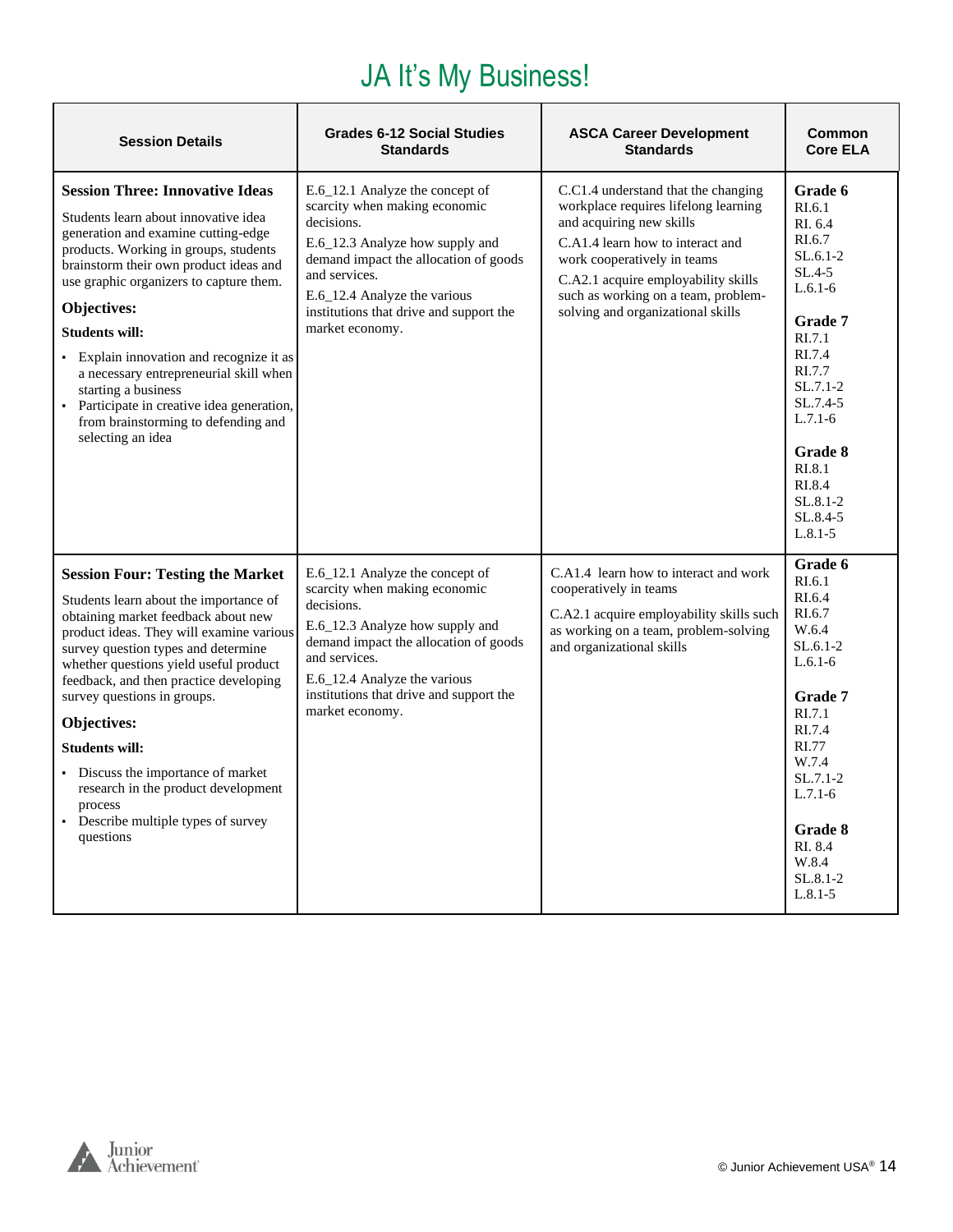#### JA It's My Business!

| <b>Session Details</b>                                                                                                                                                                                                                                             | <b>Grades 6-12 Social Studies</b><br><b>Standards</b>                                                                                                                       | <b>ASCA Career Development</b><br><b>Standards</b>                                                                                                                                | Common<br><b>Core ELA</b>                                                                |
|--------------------------------------------------------------------------------------------------------------------------------------------------------------------------------------------------------------------------------------------------------------------|-----------------------------------------------------------------------------------------------------------------------------------------------------------------------------|-----------------------------------------------------------------------------------------------------------------------------------------------------------------------------------|------------------------------------------------------------------------------------------|
| <b>Session Five: Design and Prototype</b><br>Students learn about product design and<br>the prototype process. Each student will<br>create a product sketch to show the<br>features and explain the purpose of his<br>or her product.<br>Objectives:               | E.6_12.1 Analyze the concept of<br>scarcity when making economic<br>decisions.<br>E.6_12.3 Analyze how supply and<br>demand impact the allocation of goods<br>and services. | C.A1.4 learn how to interact and work<br>cooperatively in teams<br>C.A2.1 acquire employability skills such<br>as working on a team, problem-solving<br>and organizational skills | Grade 6<br>RI.6.4<br>RI.6.7<br>W.6.4<br>$SL.6.1-2$<br>$SL.6.4-5$<br>$L.6.1-6$<br>Grade 7 |
| <b>Students will:</b>                                                                                                                                                                                                                                              |                                                                                                                                                                             |                                                                                                                                                                                   | RI.7.4<br>RI.7.7                                                                         |
| • Represent a product idea and its<br>features by using rough sketches and<br>drawings<br>Recognize sketches as an important                                                                                                                                       |                                                                                                                                                                             |                                                                                                                                                                                   | W.7.4<br>$SL.7.1-2$<br>$SL.7.4-5$<br>$L.7.1-6$                                           |
| first step in the prototype process                                                                                                                                                                                                                                |                                                                                                                                                                             |                                                                                                                                                                                   | <b>Grade 8</b><br>RI 8.4<br>W.8.4<br>$SL.8.1 - 2$<br>$SL.8.4-5$<br>$L. 8.1 - 5$          |
| <b>Session Six: Seek Funding</b>                                                                                                                                                                                                                                   | E.6 12.1 Analyze the concept of<br>scarcity when making economic                                                                                                            | C.A1.4 learn how to interact and work<br>cooperatively in teams                                                                                                                   | Grade 6<br>RI.6.4                                                                        |
| Students learn how to plan and deliver a<br>pitch presentation with the intent of<br>attracting potential investors. In a mock<br>competition, groups will pitch their<br>product idea to guest judge(s) who will<br>award teams with ceremonial startup<br>funds. | decisions.<br>E.6_12.3 Analyze how supply and<br>demand impact the allocation of goods<br>and services.                                                                     | C.A2.1 acquire employability skills such<br>as working on a team, problem-solving<br>and organizational skills                                                                    | RI.6.7<br>W.6.4<br>$SL.6.1-2$<br>$SL.6.4-5$<br>$L.6.1-4$<br><b>Grade</b> 7<br>RI.7.4     |
| Objectives:                                                                                                                                                                                                                                                        |                                                                                                                                                                             |                                                                                                                                                                                   | RI.77<br>W.7.4                                                                           |
| <b>Students will:</b><br>Describe the elements that make a<br>strong pitch presentation                                                                                                                                                                            |                                                                                                                                                                             |                                                                                                                                                                                   | $SL.7.1-2$<br>$SL.7.4-5$<br>$L.7.1 - 4$                                                  |
| • Work together to create and deliver a<br>product pitch for potential funding                                                                                                                                                                                     |                                                                                                                                                                             |                                                                                                                                                                                   | Grade 8<br>RI.8.4<br>W.8.4<br>$SL.8.1 - 2$<br>SL.8.4-5<br>$L.8.1 - 5$                    |

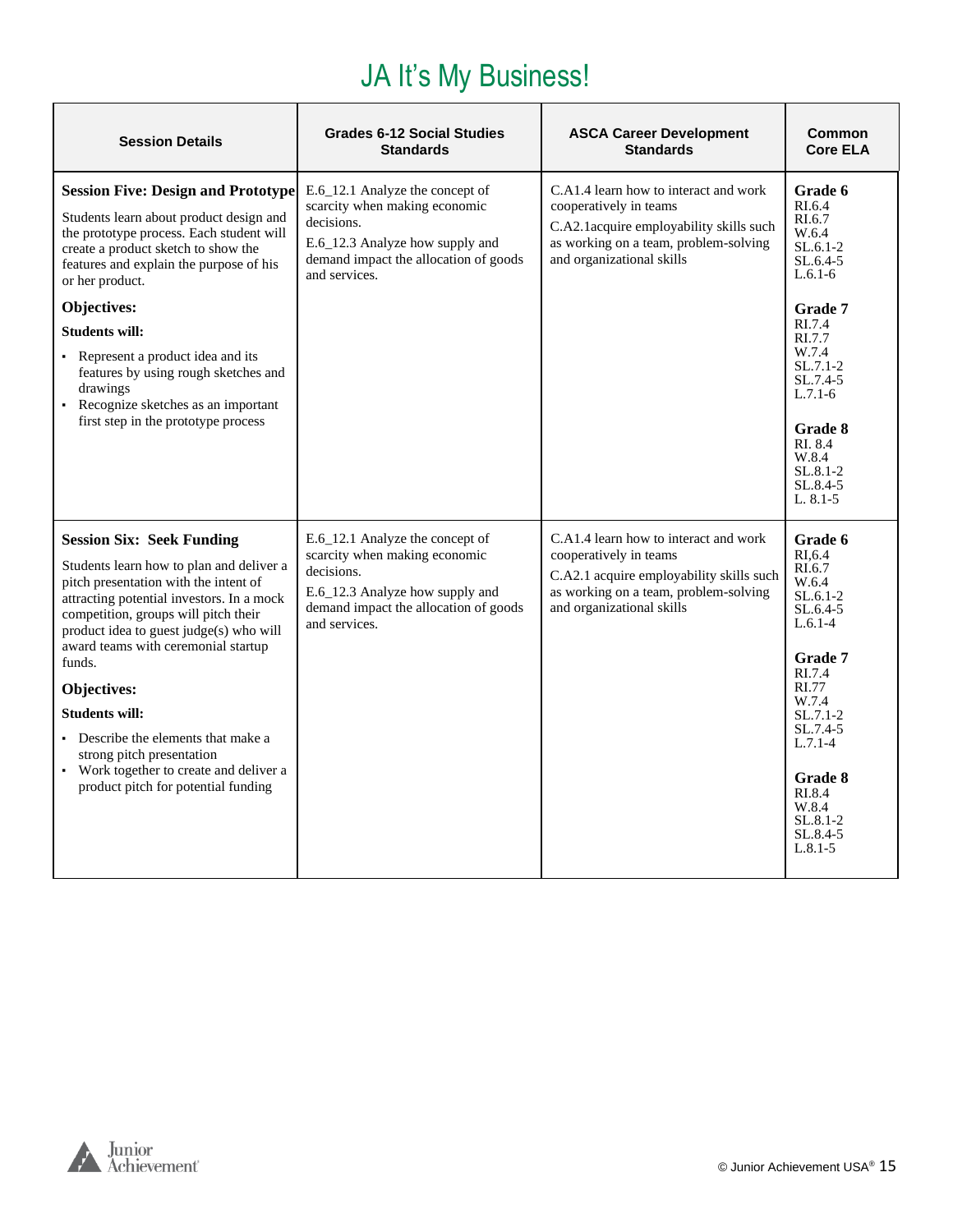#### JA It's My Future

| <b>Session Details</b>                                                                                                                                                                                                                                                                                                                                                                                                                                                        | <b>Grades 6-12 Social Studies</b><br><b>Standards</b>                       | <b>ASCA Career Development</b><br><b>Standards</b>                                                                                                                                                                                                                                                                                               | <b>Common</b><br><b>Core ELA</b>                                                                                                            |
|-------------------------------------------------------------------------------------------------------------------------------------------------------------------------------------------------------------------------------------------------------------------------------------------------------------------------------------------------------------------------------------------------------------------------------------------------------------------------------|-----------------------------------------------------------------------------|--------------------------------------------------------------------------------------------------------------------------------------------------------------------------------------------------------------------------------------------------------------------------------------------------------------------------------------------------|---------------------------------------------------------------------------------------------------------------------------------------------|
| <b>Session One: My Brand</b><br>Students learn that they have their own<br>personal brand and that the brand they<br>build today will reflect on them in the<br>future. They examine well-known logos<br>to learn how individuals and companies<br>create their brands and build their<br>reputations. They assess their personal<br>characteristics to define their own brands<br>and then develop logos to represent<br>themselves.<br>Objectives:<br><b>Students will:</b> | E.6_12.1 Analyze the concept of scarcity<br>when making economic decisions. | C.A. 1.3 develop an awareness of<br>personal abilities, skills, interests,<br>and motivations.<br>C.A2.5 learn to respect individual<br>uniqueness in the workplace<br>C.A2.7 develop a positive attitude<br>toward work and learning                                                                                                            | Grade 6<br>RI.6.4<br>RI.6.7<br>$SL.6.1-2$<br>$SL.6.4-5$<br>$L.6.1-6$<br>Grade 7<br>RI.7.4<br>$SL.7.1-2$<br>SL.7.4-5<br>$L.7.1-6$<br>Grade 8 |
| Describe the elements of a brand<br>Recognize the ability of personal<br>branding to build a positive reputation,<br>for their personal life as well as for<br>their future career<br>• Design a logo that expresses their<br>personal brand                                                                                                                                                                                                                                  |                                                                             |                                                                                                                                                                                                                                                                                                                                                  | RI. 8.4<br>SL.8.1-2<br>SL.8.4-5<br>$L.8.1-6$                                                                                                |
| <b>Session Two: Career Paths and</b><br><b>Clusters</b><br>Students are introduced to the 16 career<br>clusters and the pathways through them.<br>They take a career interest survey and<br>learn about potential jobs within their<br>preferred clusters. They then share job<br>information with other members of the<br>class and discuss the importance of all<br>jobs within a community.                                                                                | NA                                                                          | C.A.1.3 develop an awareness of<br>personal abilities, skills, interests, and<br>motivations<br>C.A1.4 learn how to interact and<br>work cooperatively in teams<br>C.A1.1 develop skills to locate,<br>evaluate, and interpret career<br>information<br>C.A1.2 learn about the variety of<br>traditional and nontraditional                      | Grade 6<br>RI.6.1,4,7<br>SL.6.1-2<br>$SL.6.4-5$<br>$L.6.1-6$<br>Grade 7<br>RI.7.1,4<br>$SL.7.1-2$<br>SL.7.4<br>$L.7.1-6$                    |
| Objectives:                                                                                                                                                                                                                                                                                                                                                                                                                                                                   |                                                                             | occupations                                                                                                                                                                                                                                                                                                                                      | <b>Grade 8</b><br>RI.8.1                                                                                                                    |
| <b>Students will:</b><br>Define careers cluster.<br>Identify jobs in specific career clusters<br>to explore further<br>• Recognize the interconnectivity and<br>value of all types of jobs                                                                                                                                                                                                                                                                                    |                                                                             | C.B1.4 know the various ways in<br>which occupations can be classified<br>C.B1.5 use research and information<br>resources to obtain career information<br>C.B1.6 learn to use the internet to<br>access career planning information<br>C.B1.7 describe traditional and non-<br>traditional occupations and how these<br>relate to career choice | RI.8.4<br>SL.8.1-2<br>SL.8.4<br>$L.8.1-6$                                                                                                   |

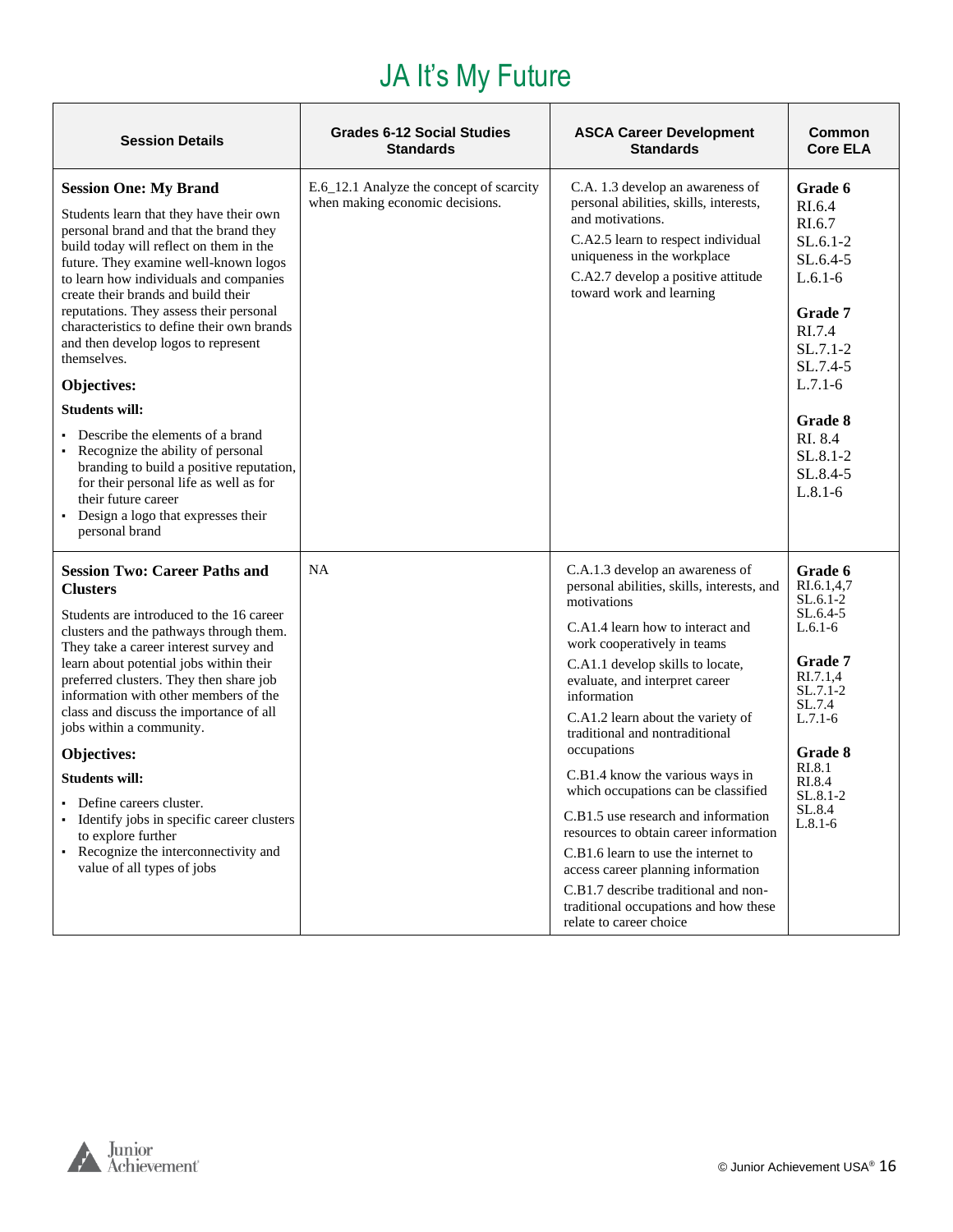# JA It's My Future

| <b>Session Details</b>                                                                                                                                                                                                                                                                                                                                                                                                                                                                                                                                                       | <b>Grades 6-12 Social Studies</b><br><b>Standards</b> | <b>ASCA Career Development</b><br><b>Standards</b>                                                                                                                                                                                                                                                                                                                                                                                                                                                                                                                                                                                | <b>Common</b><br><b>Core ELA</b>                                                                                                                                                                                       |
|------------------------------------------------------------------------------------------------------------------------------------------------------------------------------------------------------------------------------------------------------------------------------------------------------------------------------------------------------------------------------------------------------------------------------------------------------------------------------------------------------------------------------------------------------------------------------|-------------------------------------------------------|-----------------------------------------------------------------------------------------------------------------------------------------------------------------------------------------------------------------------------------------------------------------------------------------------------------------------------------------------------------------------------------------------------------------------------------------------------------------------------------------------------------------------------------------------------------------------------------------------------------------------------------|------------------------------------------------------------------------------------------------------------------------------------------------------------------------------------------------------------------------|
| <b>Session Three: High-Growth</b><br><b>Careers</b><br>Students learn about the importance of<br>being aware of which fields are growing<br>and which are declining when making<br>decisions about their own careers. They<br>play a game that introduces information<br>about high-growth job fields.<br>Objectives:<br><b>Students will:</b><br>• Identify specific careers that are<br>forecast to have high-growth rates<br>• Consider a variety of factors when<br>selecting a career                                                                                   | <b>NA</b>                                             | C.A1.4 learn how to interact and<br>work cooperatively in teams<br>C.A1.1 develop skills to locate,<br>evaluate, and interpret career<br>information<br>C.A1.2 learn about the variety of<br>traditional and nontraditional<br>occupations<br>C.B1.4 know the various ways in<br>which occupations can be classified<br>C.B1.5 use research and information<br>resources to obtain career information<br>C.B1.6 learn to use the internet to<br>access career planning information<br>C.B1.7 describe traditional and non-<br>traditional occupations and how these<br>relate to career choice                                    | Grade 6<br>RI.6.1,4,7<br>$SL.6.1-2$<br>$L.6.1-6$<br>Grade 7<br>RI.7.1,4<br>SL.7.1-2<br>$L.7.1-6$<br><b>Grade 8</b><br>RI.8.1,4<br>SL.8.1-2<br>L.8.1, 3, 4                                                              |
| <b>Session Four: Career Mapping</b><br>Students learn how early experiences<br>can build transferable skills that<br>contribute to future job success.<br>Students look at the lives of celebrities<br>and their paths to success, focusing on<br>early experiences. They learn about<br>career maps by examining a sample<br>and then creating their own.<br>Objectives:<br><b>Students will:</b><br>• Identify jobs in specific career clusters<br>that they would like to explore further<br>• Plan significant milestones they need<br>to reach to earn a particular job | <b>NA</b>                                             | C.A1.1 develop skills to locate,<br>evaluate, and interpret career<br>information<br>C.A1.2 learn about the variety of<br>traditional and nontraditional<br>occupations<br>C.B1.4 know the various ways in<br>which occupations can be classified<br>C.A.1.6 learn how to set goals<br>C.A.1.7 understand the importance<br>of planning<br>C.B.1.1 apply decision making skills<br>to career planning, course selection,<br>and career transition<br>C.B.1.2 identify personal skills,<br>interests, and abilities and relate them<br>to current career choice<br>C.B.1.3 demonstrate knowledge of the<br>career planning process | Grade 6<br>RI.6.4<br>RI.6.7<br>W.6.4<br>SL.6.1-2<br>SL.6.4-5<br>$L.6.1-6$<br>Grade 7<br>RI.7.4<br>W.7.4<br>SL.7.1-2<br>SL.7.4-5<br>$L.7.1-6$<br><b>Grade 8</b><br>RI.8.4<br>W.8.4<br>SL.8.1-2<br>$SL.4-5$<br>$L.8.1-6$ |
|                                                                                                                                                                                                                                                                                                                                                                                                                                                                                                                                                                              |                                                       | C.B1.5 use research and information<br>resources to obtain career information<br>C.B1.6 learn to use the internet to<br>access career planning information<br>C.B1.7 describe traditional and non-<br>traditional occupations and how these<br>relate to career choice                                                                                                                                                                                                                                                                                                                                                            |                                                                                                                                                                                                                        |

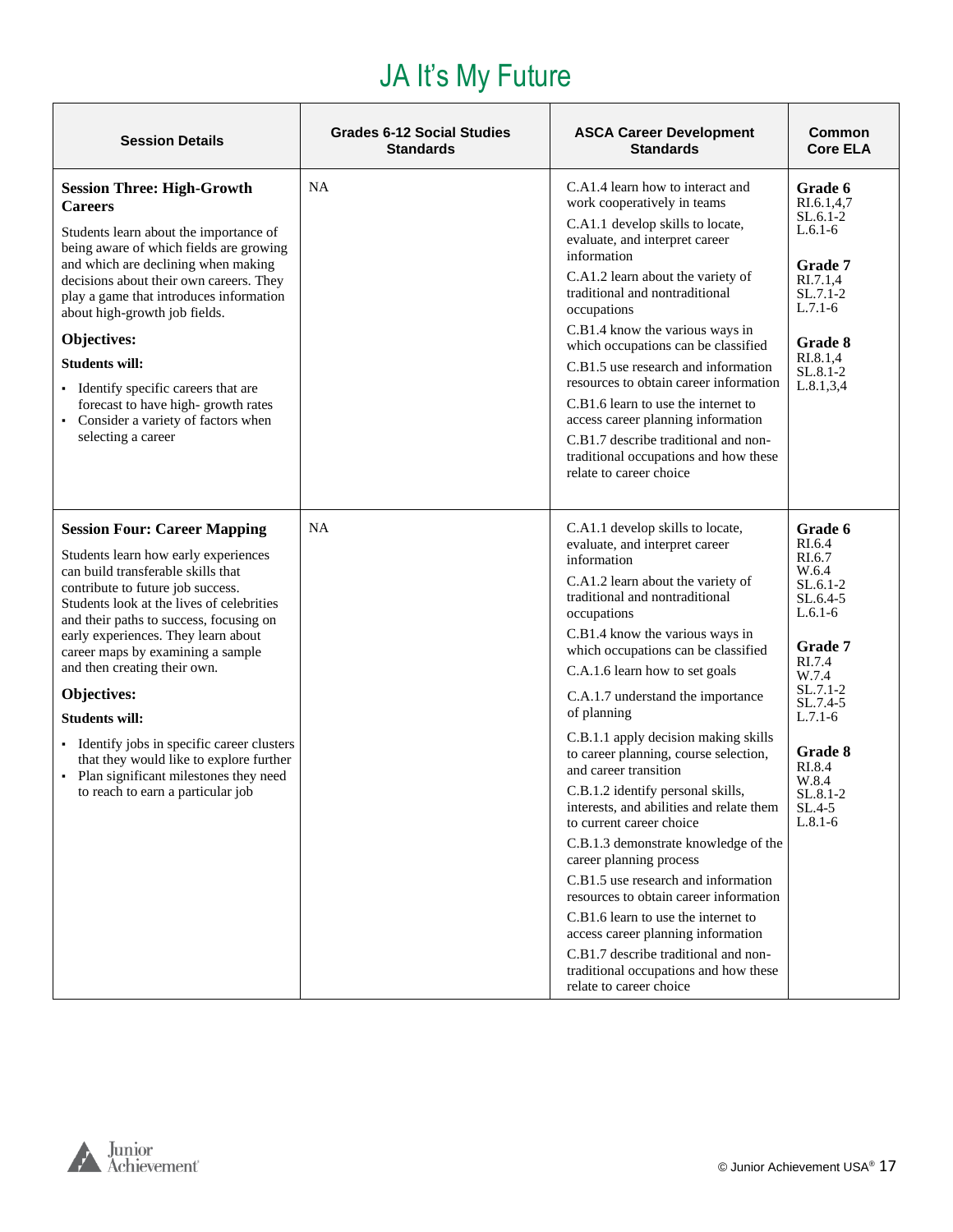#### JA It's My Future

| <b>Session Details</b>                                                                                                                                                                                                                                                                                                                                                                                                                                                                                                                                                                                                                                                                                                                                                                                                                                                                 | <b>Grades 6-12 Social Studies</b><br><b>Standards</b> | <b>ASCA Career Development</b><br><b>Standards</b>                                                                                                                                                                                                                                                | Common<br><b>Core ELA</b>                                                                                                                                                                                           |
|----------------------------------------------------------------------------------------------------------------------------------------------------------------------------------------------------------------------------------------------------------------------------------------------------------------------------------------------------------------------------------------------------------------------------------------------------------------------------------------------------------------------------------------------------------------------------------------------------------------------------------------------------------------------------------------------------------------------------------------------------------------------------------------------------------------------------------------------------------------------------------------|-------------------------------------------------------|---------------------------------------------------------------------------------------------------------------------------------------------------------------------------------------------------------------------------------------------------------------------------------------------------|---------------------------------------------------------------------------------------------------------------------------------------------------------------------------------------------------------------------|
| <b>Session Five: On the Hunt</b><br>Students are introduced to the basics of<br>looking for and applying and interviewing<br>for a job. They play a game in which they<br>must identify two truths and a myth about<br>the job search process. They also learn the<br>fundamentals of creating a resume and<br>engage in simulation in which they<br>identify appropriate skills for various jobs<br>and decide upon the right section of a<br>resume to highlight those skills.<br>Objectives:<br><b>Students will:</b><br>• Recognize basic job-hunting<br>techniques, including looking for a job,<br>applying, interviewing, and listing<br>references<br>• Recognize the importance of personal<br>presentation and making a good<br>impression, on paper and in person.<br>Recognize the basic construction of a<br>resume and skills that should be<br>highlighted on a resume. | NA                                                    | C.A1.4 learn how to interact and<br>work cooperatively in teams<br>C.A2.1 acquire employability skills<br>such as working on a team, problem-<br>solving and organizational skills<br>C,A2.2 apply job readiness skills to<br>seek employment opportunities<br>C.A2.6 learn how to write a resume | Grade 6<br>RI.6.1<br>RI.6.4<br>RI.6.7<br>$SL.6.1-2$<br>SL.4<br>$L.6.1-6$<br>Grade 7<br>RI.7.1<br>RI. 7.4<br>$SL.7.1-2$<br>SL.7.4<br>$L.7.1-4$<br>Grade 8<br>RI.8.1<br>RI.8.4<br>$SL.8.1-2$<br>SL.8.4<br>$L.8.1 - 4$ |
| <b>Session Six: Soft Skills</b><br>Students learn about the differences<br>between technical and soft skills and why<br>both are essential for keeping a job.<br>Students will also complete a soft skills<br>self-evaluation to determine which skills<br>they already have and which they can<br>work toward. Finally, they will role-play<br>situations that require strong soft skills.<br>Objectives:<br><b>Students will:</b><br>• Define and differentiate between<br>technical skills and soft skills<br>• Identify specific soft skills they already<br>possess and those they need to improve                                                                                                                                                                                                                                                                                | <b>NA</b>                                             | C.C.1.4 understand that the changing<br>workplace requires lifelong learning<br>and acquiring new skills<br>C.A1.4 learn how to interact and<br>work cooperatively in teams<br>C.A2.1 acquire employability skills<br>such as working on a team, problem-<br>solving and organizational skills    | <b>Grade 6</b><br>RI.6.4.7<br>SL.6.1-2<br>$SL.6.4-5$<br>$L.6.1-6$<br><b>Grade 7</b><br>RI.7.4<br>$SL.7.1-2$<br>$SL.7.4-5$<br>$L.7.1-6$<br><b>Grade 8</b><br>RI.8.4<br>$SL.8.1 - 2$<br>$SL.8.4-5$<br>$L.8.1-6$       |

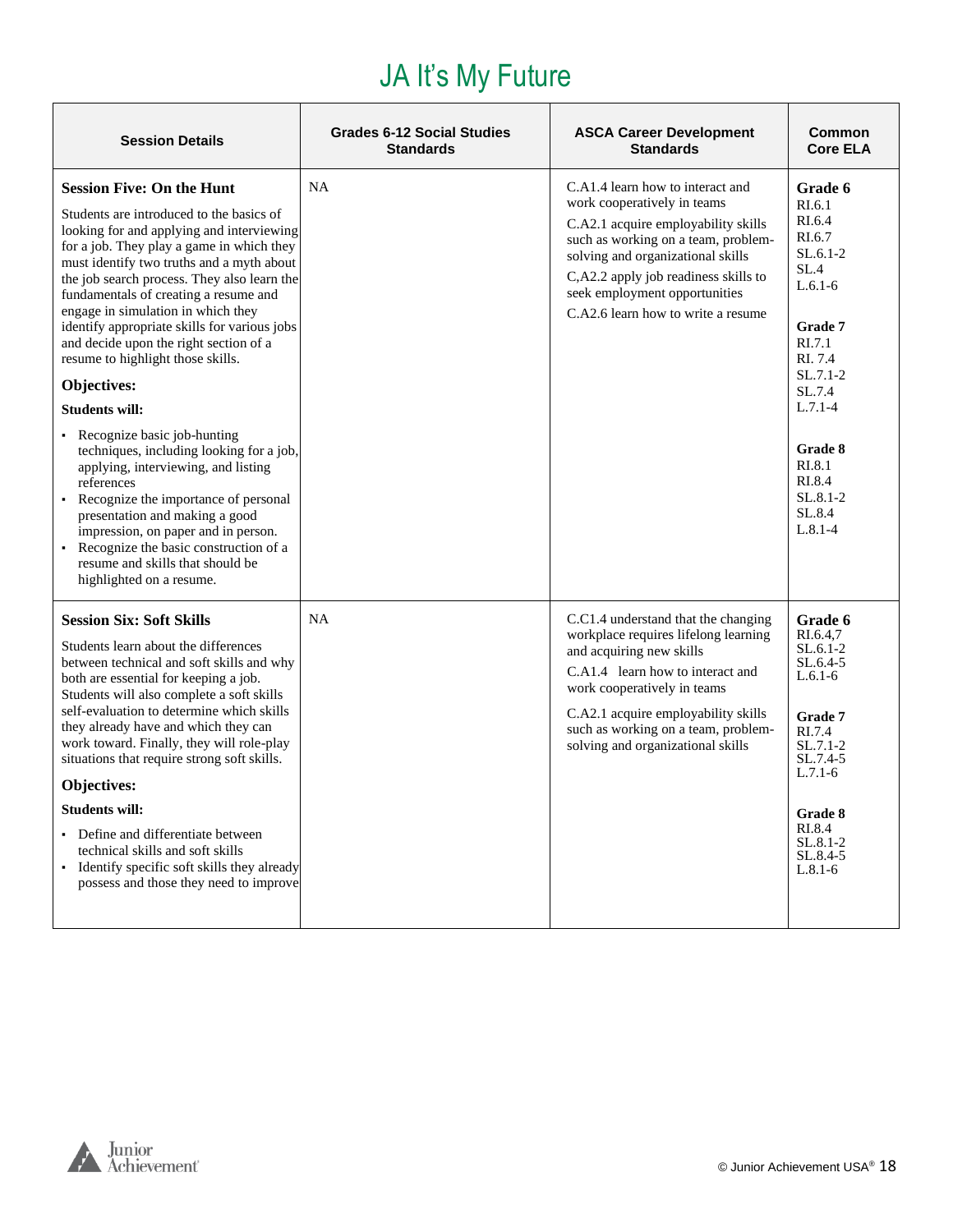#### JA Inspire

| <b>Session Details</b>                                                                                                                                                                                                                                                                                                                                                                                                                                                                                                                                                                                                                                                                                                                               | Grades 6-12 Social Studies<br><b>Standards</b> | <b>ASCA Career Development</b><br><b>Standards</b>                                                                                                                                                                                                                                                                                                                                                                                                                               | Common<br><b>Core ELA</b>                                                                                                                                                                                                                         |
|------------------------------------------------------------------------------------------------------------------------------------------------------------------------------------------------------------------------------------------------------------------------------------------------------------------------------------------------------------------------------------------------------------------------------------------------------------------------------------------------------------------------------------------------------------------------------------------------------------------------------------------------------------------------------------------------------------------------------------------------------|------------------------------------------------|----------------------------------------------------------------------------------------------------------------------------------------------------------------------------------------------------------------------------------------------------------------------------------------------------------------------------------------------------------------------------------------------------------------------------------------------------------------------------------|---------------------------------------------------------------------------------------------------------------------------------------------------------------------------------------------------------------------------------------------------|
| <b>Session One: Career Planning</b><br><b>Starts with You</b><br>Through close examination of specific<br>skills and career clusters, students learn<br>the key factors to investigate career<br>planning, skills, interests, work<br>priorities, and job outlooks.<br>Objectives:<br><b>Students will:</b><br>• Recognize career clusters that match<br>their skills and interests.<br>• Assess their soft skills and identify<br>need for improvement.<br>• Identify industries and jobs that offer<br>opportunities.                                                                                                                                                                                                                              | <b>NA</b>                                      | C.A. 1.3 develop an awareness of<br>personal abilities, skills, interests, and<br>motivations<br>C.A. 1.6 learn how to set goals<br>C.A. 1.7 understand the importance of<br>planning.<br>C.B.1.1 apply decision making skills to<br>career planning, course selection, and<br>career transition<br>C.B.1.2 identify personal skills, interests,<br>and abilities and relate them to current<br>career choice<br>C.B.1.3 demonstrate knowledge of the<br>career planning process | <b>Reading for</b><br><b>Informational</b><br><b>Text</b><br>RI <sub>1</sub><br>RI <sub>4</sub><br>RI 7<br><b>Speaking and</b><br><b>Listening</b><br>SL <sub>1</sub><br>SL <sub>2</sub><br>Language<br>$L_3$<br>L <sub>4</sub><br>L <sub>6</sub> |
| <b>Session Two: Making the Most of</b><br><b>JA</b> Inspire<br>In this session, students refine a plan for<br>the event. If possible, encourage students<br>to spend additional time outside of class<br>researching the participating companies.<br>Objectives:<br><b>Students will:</b><br>• Identify companies that they want to<br>learn more about at the JA Inspire<br>event. Three is a good number.<br>• Prepare questions that they want to<br>ask and practice asking them.<br>• Create an elevator pitch—a statement<br>that explains why they are interested<br>in a company or a job and what they<br>have to offer and helps to connect<br>them with the company volunteers.<br>• Express their expectations of the<br>upcoming event. | <b>NA</b>                                      | C.A2.1 acquire employability skills such<br>as working on a team, problem-solving<br>and organizational skills<br>C.C2.4 apply academic and employment<br>readiness skills in work-based learning<br>situations such as internships,<br>shadowing, and/or mentoring<br>experiences                                                                                                                                                                                               | <b>Speaking and</b><br><b>Listening</b><br>SL <sub>1</sub><br>SL <sub>2</sub><br>Writing<br>W 4<br>W 7<br>W 8<br>Language<br>L <sub>3</sub><br>L <sub>4</sub><br>L 6                                                                              |

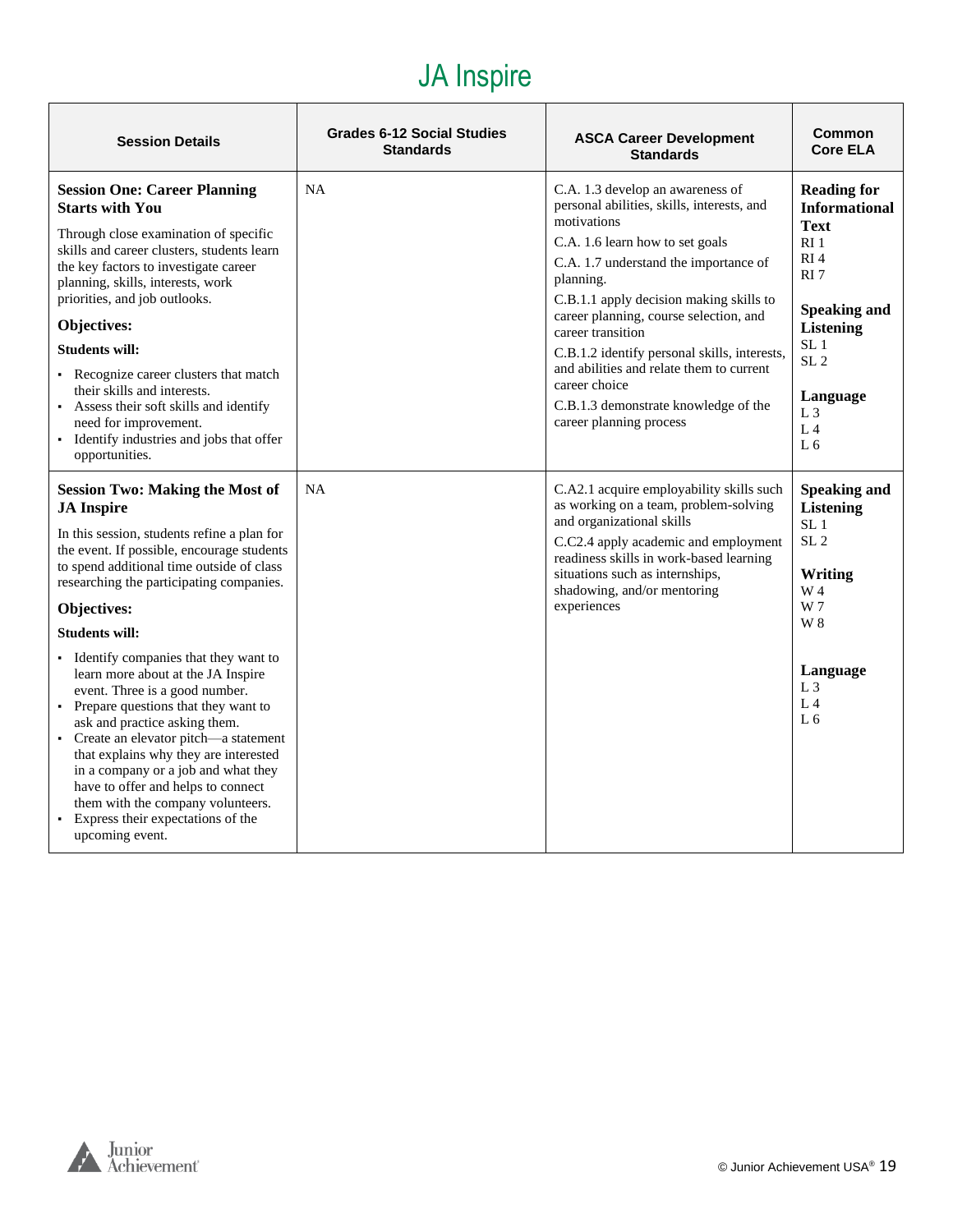#### JA Inspire

| <b>Session Details</b>                                                                                                                                                                                                                                                                                                                                                                                                                                                                                                                                                   | <b>Grades 6-12 Social Studies</b><br><b>Standards</b>                                      | <b>ASCA Career Development</b><br><b>Standards</b>                                                                                                                                                                                                                                                                                                                                                                                                 | <b>Common</b><br><b>Core ELA</b>                                                                                                                                                                                                                                                               |
|--------------------------------------------------------------------------------------------------------------------------------------------------------------------------------------------------------------------------------------------------------------------------------------------------------------------------------------------------------------------------------------------------------------------------------------------------------------------------------------------------------------------------------------------------------------------------|--------------------------------------------------------------------------------------------|----------------------------------------------------------------------------------------------------------------------------------------------------------------------------------------------------------------------------------------------------------------------------------------------------------------------------------------------------------------------------------------------------------------------------------------------------|------------------------------------------------------------------------------------------------------------------------------------------------------------------------------------------------------------------------------------------------------------------------------------------------|
| <b>Session Three: JA Inspire Event</b><br>During the JA Inspire expo, students<br>participate in hands-on activities, often<br>using equipment or tools used on a job.<br>Objectives:<br><b>Students will:</b><br>• Make connections with adults who<br>have jobs in careers that interest them.<br>• See the connection between high<br>school programming choices and<br>careers.<br>• Collect information about the<br>education required to be successful in a<br>job.<br>• Practice soft skills.                                                                    | E.6_12.4 Analyze the various institutions<br>that drive and support the market<br>economy. | C.A2.1 acquire employability skills such<br>as working on a team, problem-solving<br>and organizational skills<br>C.C2.4 apply academic and employment<br>readiness skills in work-based learning<br>situations such as internships,<br>shadowing, and/or mentoring<br>experiences                                                                                                                                                                 | <b>Reading for</b><br><b>Informational</b><br><b>Text</b><br>RI <sub>1</sub><br>RI <sub>4</sub><br>RI <sub>7</sub><br><b>Speaking and</b><br><b>Listening</b><br>SL <sub>1</sub><br>SL <sub>2</sub><br>Language<br>$L_3$<br>$L_4$<br>L <sub>6</sub>                                            |
| <b>Session Four: Debrief and Next</b><br><b>Steps</b><br>Students reflect on what they have<br>learned and identify next steps to further<br>define their academic choices and career<br>path. They also compose a thank you<br>note to a chosen company.<br>Objectives:<br><b>Students will:</b><br>• Evaluate personal goals and priorities<br>based on their experience at the JA<br>Inspire event.<br>• Identify next steps, including<br>exploration of high school coursework<br>and other research.<br>• Understand relevant business<br>communication practices. | E.6_12.4 Analyze the various institutions<br>that drive and support the market<br>economy. | C.A.1.3 develop an awareness<br>of personal abilities, skills,<br>interests, and motivations<br>C.B1.7 describe traditional<br>and non-traditional<br>occupations and how these<br>relate to career choice<br>C.B1.8 understand how<br>changing economic and<br>societal needs influence<br>employment trends and future<br>training<br>C.C1.4 understand that the<br>changing workplace requires<br>lifelong learning and acquiring<br>new skills | <b>Reading for</b><br><b>Informational</b><br><b>Text</b><br>RI <sub>1</sub><br>RI <sub>4</sub><br>RI <sub>7</sub><br><b>Speaking and</b><br><b>Listening</b><br>SL <sub>1</sub><br>SL <sub>2</sub><br>Writing<br>W 3<br>W 4<br>W <sub>5</sub><br>Language<br>$L_3$<br>$L_4$<br>L <sub>6</sub> |

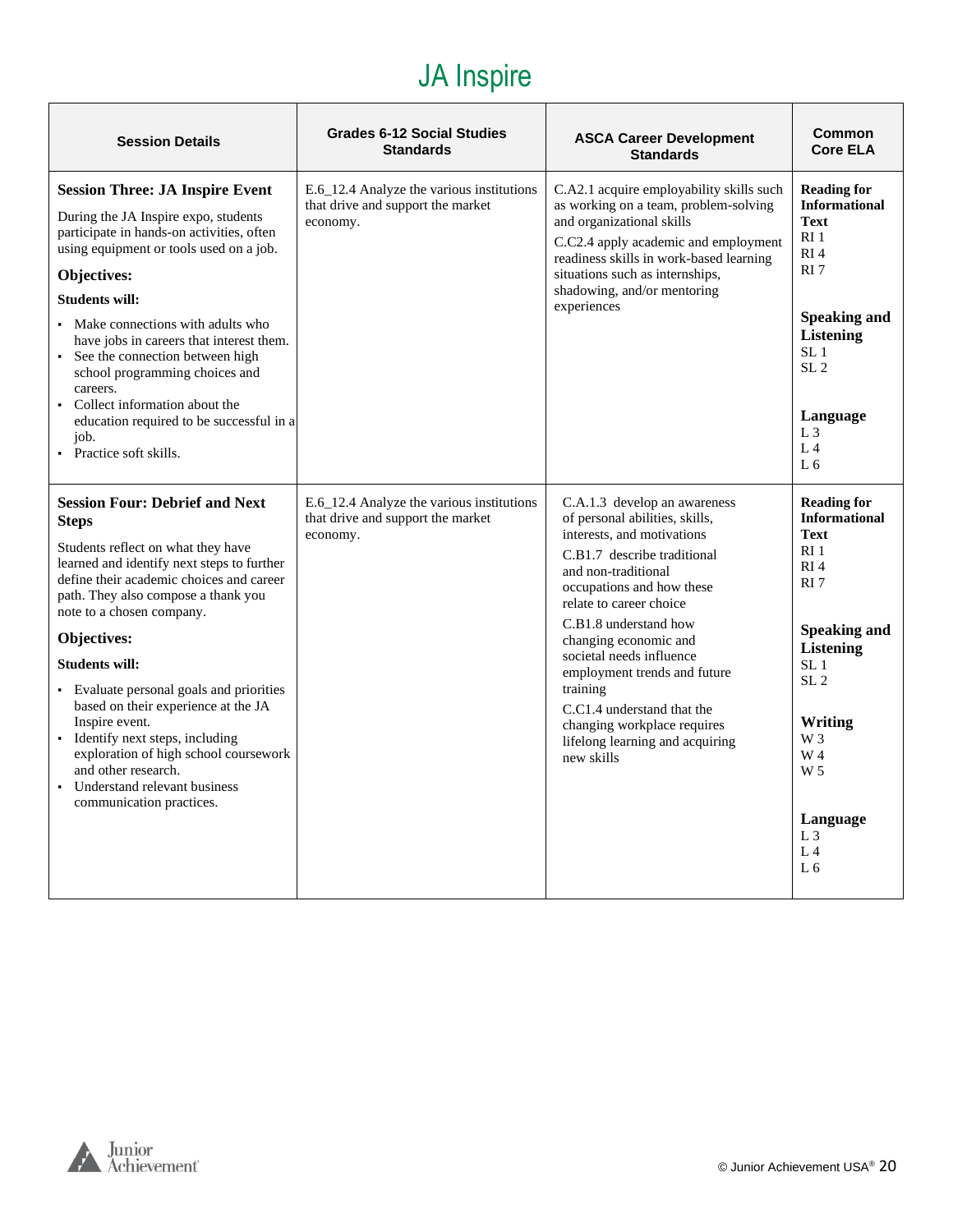| <b>Session Descriptions</b>                                                                                                                                                                                                                                                                                                                                                                                                                                                                                                                                                                                     | <b>Grades 6-12 Social Studies</b><br><b>Standards</b>                              | <b>ASCA Career Development</b><br><b>Standards</b>                                                                                                                                                                                                                                                                                                                                                                                                                                                                                                                               | <b>Common Core</b><br><b>ELA</b>                                                                                                                      |
|-----------------------------------------------------------------------------------------------------------------------------------------------------------------------------------------------------------------------------------------------------------------------------------------------------------------------------------------------------------------------------------------------------------------------------------------------------------------------------------------------------------------------------------------------------------------------------------------------------------------|------------------------------------------------------------------------------------|----------------------------------------------------------------------------------------------------------------------------------------------------------------------------------------------------------------------------------------------------------------------------------------------------------------------------------------------------------------------------------------------------------------------------------------------------------------------------------------------------------------------------------------------------------------------------------|-------------------------------------------------------------------------------------------------------------------------------------------------------|
| <b>Session One: Career Interests and Your</b><br>Path<br>Students understand the importance of career<br>planning and complete a Career Interest<br>Inventory to assess their own values, skills, and<br>interests in the context of career paths.<br>Objectives:<br><b>Students will:</b><br>Consider their values, skills, and interests.<br>Take a Career Interest Inventory.<br>Relate their values, skills, interests, and Career<br>Interest Inventory to future career opportunities.                                                                                                                    | E.6 12.7.1 Evaluate career choices<br>and the effect on the standard of<br>living. | C.A. 1.3 develop an awareness of<br>personal abilities, skills, interests,<br>and motivations<br>C.A. 1.7 understand the importance<br>of planning.<br>C.B.1.1 apply decision making<br>skills to career planning, course<br>selection, and career transition<br>C.B.1.2 identify personal skills,<br>interests, and abilities and relate<br>them to current career choice<br>C.B.1.3 demonstrate knowledge of<br>the career planning process                                                                                                                                    | Reading for<br>Information<br>RI.1<br>R <sub>L</sub> 3<br>R <sub>I.4</sub><br>R <sub>L</sub> 5<br>Language<br>L.1<br>L.3<br>L.4<br>L.5<br>L.6         |
| <b>Session Two: Career Planning and Your</b><br>Path<br>Students learn to recognize career clusters and focus<br>on those tied to the results of their Career Interest<br>Inventory. They explore the knowledge, skills, and<br>abilities needed for their careers of interest, as well<br>as the outlook for openings in those fields.<br>Objectives:<br><b>Students will:</b><br>Learn why career planning is important.<br>Recognize career clusters.<br>Identify career clusters that match their skills and<br>$\bullet$<br>interests.<br>· Identify requirements to obtain jobs in fields of<br>interest. | E.6_12.7.1 Evaluate career choices<br>and the effect on the standard of<br>living. | C.A1.1 develop skills to locate,<br>evaluate, and interpret career<br>information<br>C.A1.2 learn about the variety of<br>traditional and nontraditional<br>occupations<br>C.B1.4 know the various ways in<br>which occupations can be<br>classified<br>C.A. 1.6 learn how to set goals<br>C.A2.1 acquire employability skills<br>such as working on a team,<br>problem-solving and organizational<br>skills<br>C.C2.4 apply academic and<br>employment readiness skills in<br>work-based learning situations such<br>as internships, shadowing, and/or<br>mentoring experiences | Reading for<br>Information<br>RI.1<br>RI.3<br>R <sub>I.4</sub><br>RI.5<br>Writing<br>W.4<br>W.5<br>W.6<br>Language<br>L.1<br>L.2<br>L.3<br>L.4<br>L.6 |

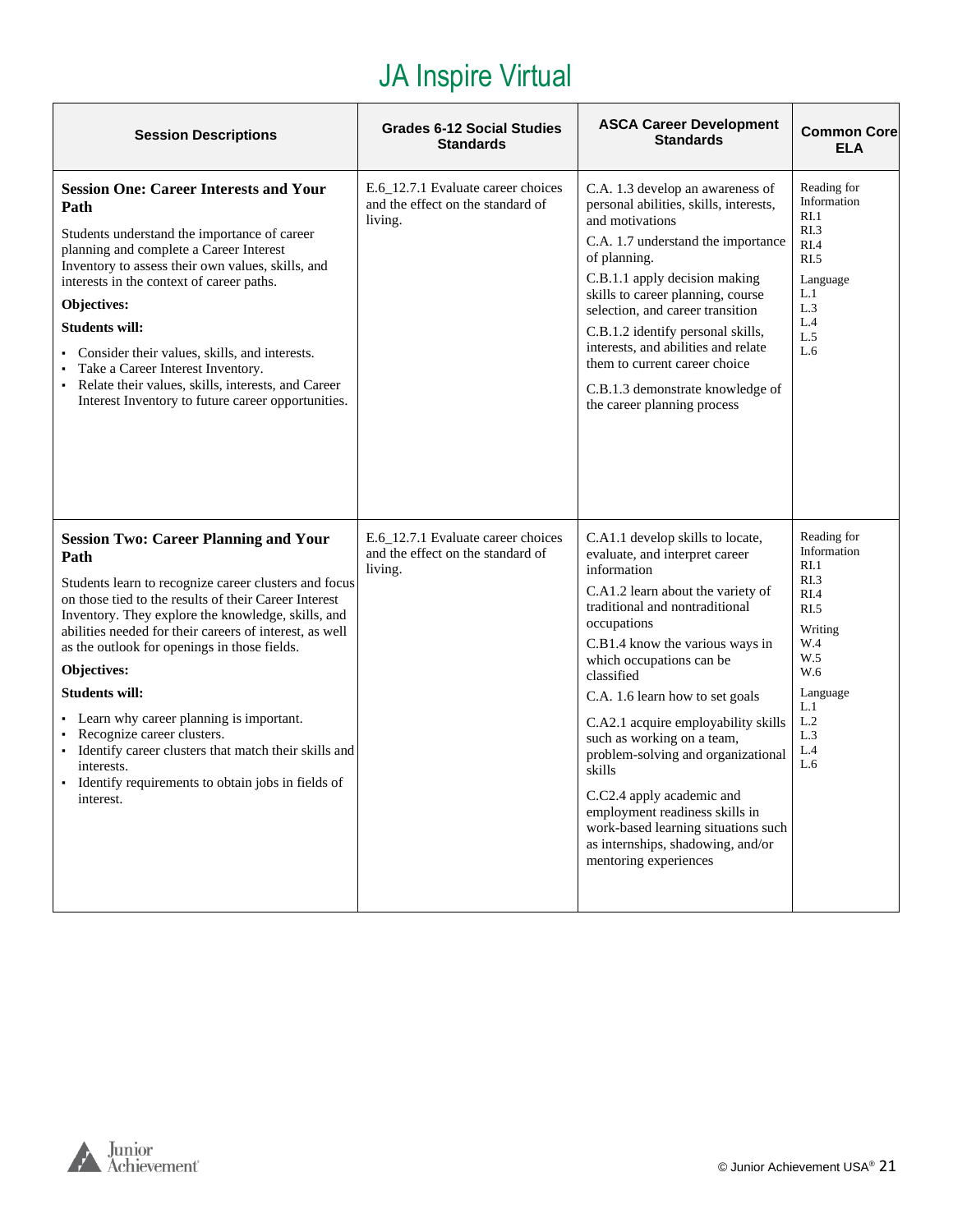| <b>Session Descriptions</b>                                                                                                                                                                                                                                                                                                                                                                                                                                                                                                                                                                                                                  | <b>Grades 6-12 Social Studies</b><br><b>Standards</b>                              | <b>ASCA Career Development</b><br><b>Standards</b>                                                                                                                                                                                                                                                                                                                                                                                           | <b>Common Core</b><br><b>ELA</b>                                                                                                          |
|----------------------------------------------------------------------------------------------------------------------------------------------------------------------------------------------------------------------------------------------------------------------------------------------------------------------------------------------------------------------------------------------------------------------------------------------------------------------------------------------------------------------------------------------------------------------------------------------------------------------------------------------|------------------------------------------------------------------------------------|----------------------------------------------------------------------------------------------------------------------------------------------------------------------------------------------------------------------------------------------------------------------------------------------------------------------------------------------------------------------------------------------------------------------------------------------|-------------------------------------------------------------------------------------------------------------------------------------------|
| <b>Session Three: Preparing to Meet Your</b><br><b>Future</b><br>Students learn how awareness of their values, skills,<br>and interests helps guide them to<br>a career that is meaningful, enjoyable, and<br>positioned for success. They learn about soft<br>skills and explore education and training<br>requirements in their fields of interest.<br>Objectives:<br><b>Students will:</b><br>• Understand why it's important to choose a career<br>where they can be successful and develop a<br>career plan.<br>Practice soft skills.<br>Recognize education and training requirements<br>and opportunities for careers of interest.    | E.6_12.7.1 Evaluate career choices<br>and the effect on the standard of<br>living. | .A. 1.3 develop an awareness of<br>personal abilities, skills, interests,<br>and motivations<br>C.A. 1.7 understand the importance<br>of planning.<br>C.B.1.1 apply decision making<br>skills to career planning, course<br>selection, and career transition<br>C.B.1.2 identify personal skills,<br>interests, and abilities and relate<br>them to current career choice<br>C.B.1.3 demonstrate knowledge of<br>the career planning process | Reading for<br>Information<br>RI.1<br>RI.3<br>RI.4<br>RI.5<br>Language<br>L.1<br>L.3<br>L.4<br>L.5<br>L.6                                 |
| <b>Session Four: Local Business Means</b><br>Opportunity<br>Students learn about their local economy. They<br>review the list of JA Inspire Virtual career fair<br>exhibitors and the website of their local Chamber of<br>Commerce and look for common themes, such as<br>career clusters. They identify companies they would<br>like to visit during the virtual career fair.<br>Objectives:<br><b>Students will:</b><br>• Recognize traits of their local economy.<br>• Identify common career clusters in their area and<br>among JA Inspire Virtual exhibitors.<br>• Create a list of exhibitors to visit during JA<br>Inspire Virtual. | E.6_12.7.1 Evaluate career choices<br>and the effect on the standard of<br>living. | C.A1.1 develop skills to locate,<br>evaluate, and interpret career<br>information<br>C.A1.2 learn about the variety of<br>traditional and nontraditional<br>occupations<br>C.B1.4 know the various ways in<br>which occupations can be<br>classified                                                                                                                                                                                         | Reading for<br>Information<br>RI.1<br>RI.3<br>RI.4<br>RI.5<br>Writing<br>W.4<br>W.5<br>W.6<br>Language<br>L.1<br>L.2<br>L.3<br>L.4<br>L.6 |

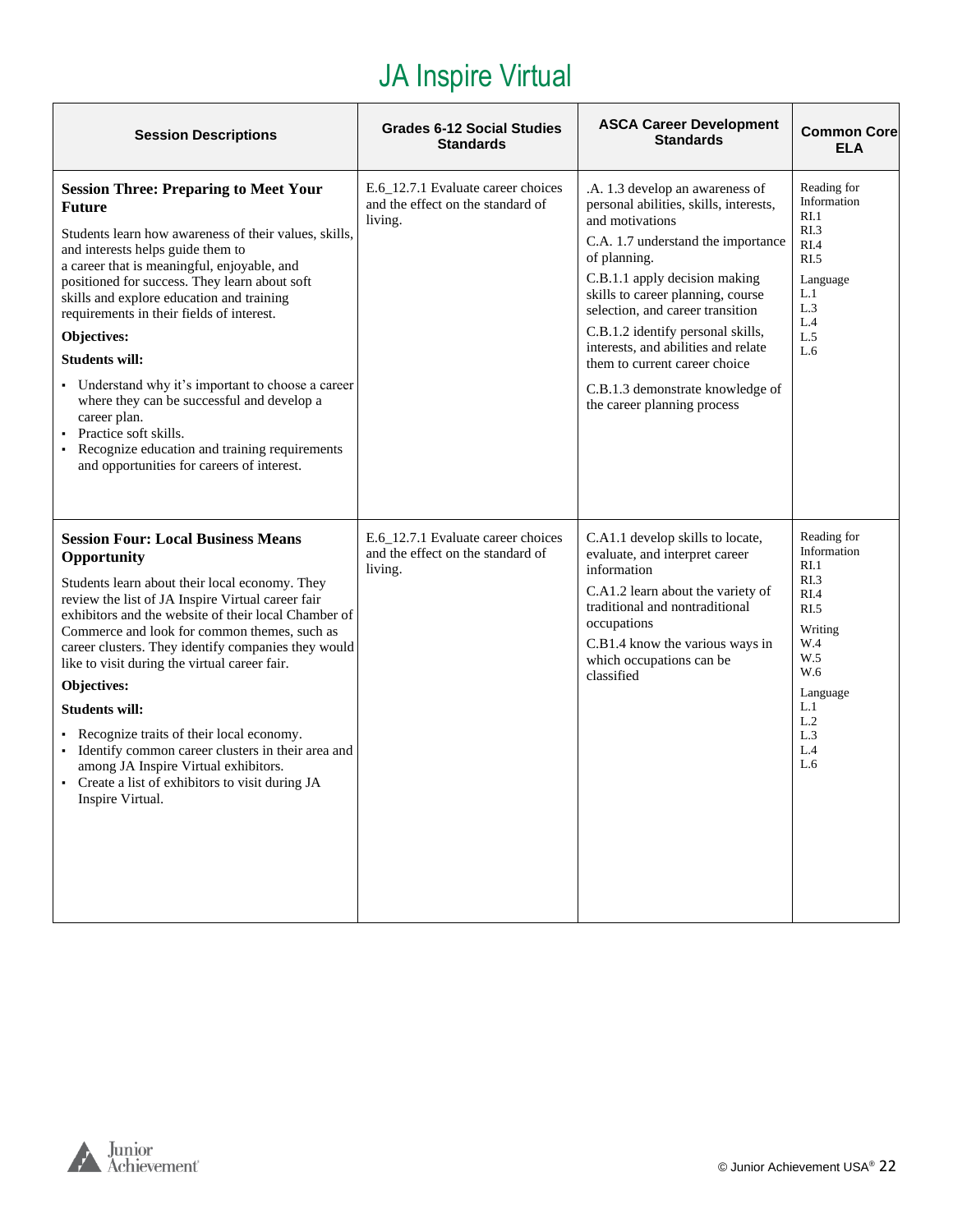| <b>Session Descriptions</b>                                                                                                                                                                                                                                                                                                                                                                                                                                                                                                         | <b>Grades 6-12 Social Studies</b><br><b>Standards</b>                              | <b>ASCA Career Development</b><br><b>Standards</b>                                                                                                                                                                                                                                                                                                                                                                                                         | <b>Common Core</b><br><b>ELA</b>                                                                                                          |
|-------------------------------------------------------------------------------------------------------------------------------------------------------------------------------------------------------------------------------------------------------------------------------------------------------------------------------------------------------------------------------------------------------------------------------------------------------------------------------------------------------------------------------------|------------------------------------------------------------------------------------|------------------------------------------------------------------------------------------------------------------------------------------------------------------------------------------------------------------------------------------------------------------------------------------------------------------------------------------------------------------------------------------------------------------------------------------------------------|-------------------------------------------------------------------------------------------------------------------------------------------|
| <b>Session Five: Learn from the Experts</b><br>Students review the speakers and webinars<br>available at the JA Inspire Virtual career fair,<br>create a list of at least three to view, and define<br>what they would like to learn from them.<br>Objectives:<br><b>Students will:</b><br>• Identify relevant JA Inspire Virtual speakers<br>and webinars to attend.<br>• Note facts about the speakers and topics of<br>webinars they will attend.<br>• Develop questions to consider when watching<br>the speakers and webinars. | E.6_12.7.1 Evaluate career choices<br>and the effect on the standard of<br>living. | C.A1.1 develop skills to locate,<br>evaluate, and interpret career<br>information<br>C.A1.2 learn about the variety of<br>traditional and nontraditional<br>occupations<br>C.B1.4 know the various ways in<br>which occupations can be classified<br>PS:A2.1 Recognize that everyone<br>has rights and responsibilities<br>PS:A2.2 Respect alternative points<br>of view<br>PS:A2.3 Recognize, accept, respect<br>and appreciate individual<br>differences | Reading for<br>Information<br>RI.1<br>RI.3<br>RI.4<br>RI.5<br>Language<br>L.1<br>L.3<br>L.4<br>L.5<br>L.6                                 |
| <b>Session Six: Welcome to JA Inspire Virtual</b><br>Students attend the JA Inspire Virtual Career fair.<br>Objectives:<br><b>Students will:</b><br>• Visit exhibits at JA Inspire Virtual.<br>• Attend speeches and webinars at JA Inspire<br>Virtual.<br>• Complete the What I Learned section of the<br>chart from their Learn from the Experts<br>worksheet                                                                                                                                                                     | E.6_12.7.1 Evaluate career choices<br>and the effect on the standard of<br>living. | .A. 1.3 develop an awareness of<br>personal abilities, skills, interests,<br>and motivations<br>C.A. 1.7 understand the importance<br>of planning.<br>C.B.1.1 apply decision making<br>skills to career planning, course<br>selection, and career transition<br>C.B.1.2 identify personal skills,<br>interests, and abilities and relate<br>them to current career choice<br>C.B.1.3 demonstrate knowledge of<br>the career planning process               | Reading for<br>Information<br>RI.1<br>RI.3<br>RI.4<br>RI.5<br>Writing<br>W.4<br>W.5<br>W.6<br>Language<br>L.1<br>L.2<br>L.3<br>L.4<br>L.6 |

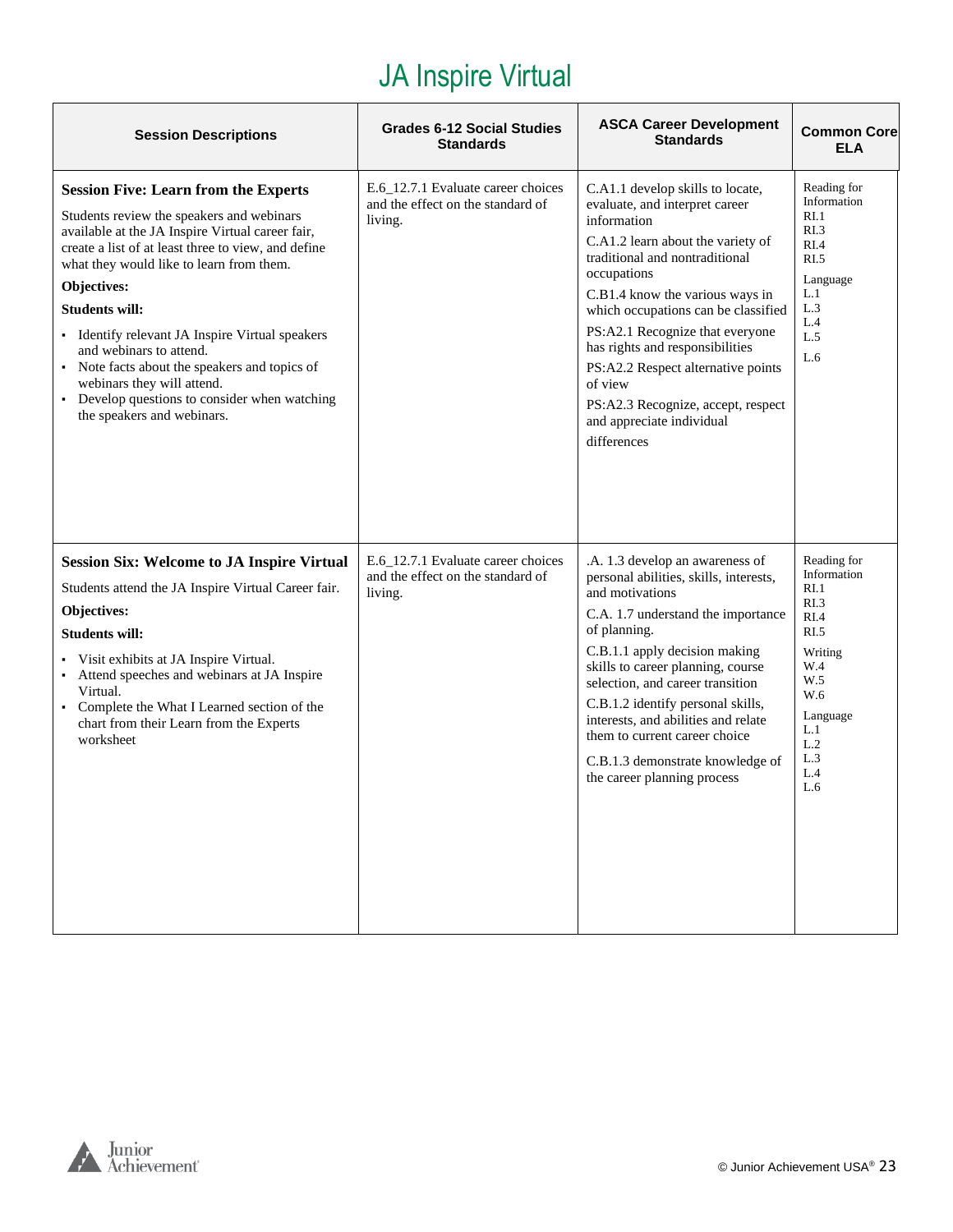| <b>Session Descriptions</b>                                                                                                                                                                                                                                                                                                                                                                                                                           | <b>Grades 6-12 Social Studies</b><br><b>Standards</b>                                                                                              | <b>ASCA Career Development</b><br><b>Standards</b>                                                                                                                      | <b>Common Corel</b><br><b>ELA</b>                                                                                                           |
|-------------------------------------------------------------------------------------------------------------------------------------------------------------------------------------------------------------------------------------------------------------------------------------------------------------------------------------------------------------------------------------------------------------------------------------------------------|----------------------------------------------------------------------------------------------------------------------------------------------------|-------------------------------------------------------------------------------------------------------------------------------------------------------------------------|---------------------------------------------------------------------------------------------------------------------------------------------|
| <b>Session Seven: JA Inspire Personal</b><br><b>Reflection</b><br>Students reflect on what they have learned and<br>identify next steps to further define their academic<br>choices and career path.<br>Objectives:<br><b>Students will:</b><br>• Evaluate personal goals and priorities based on<br>their experience at the JA Inspire Virtual event.<br>Identify next steps, including exploration of high<br>school coursework and other research. | E.6_12.7.1 Evaluate career choices<br>and the effect on the standard of<br>living.<br>E.6_12.7.3 Develop short- and long-<br>term financial goals. | C:B2.1 Demonstrate awareness of<br>the education and training needed to<br>achieve career goals<br>C:B2.2 Assess and modify their<br>educational plan to support career | Reading for<br>Information<br>RI.1<br>R <sub>L.3</sub><br>R <sub>I.4</sub><br>R <sub>L</sub><br>Language<br>L.1<br>L.3<br>L.4<br>L.5<br>L.6 |
|                                                                                                                                                                                                                                                                                                                                                                                                                                                       |                                                                                                                                                    |                                                                                                                                                                         |                                                                                                                                             |

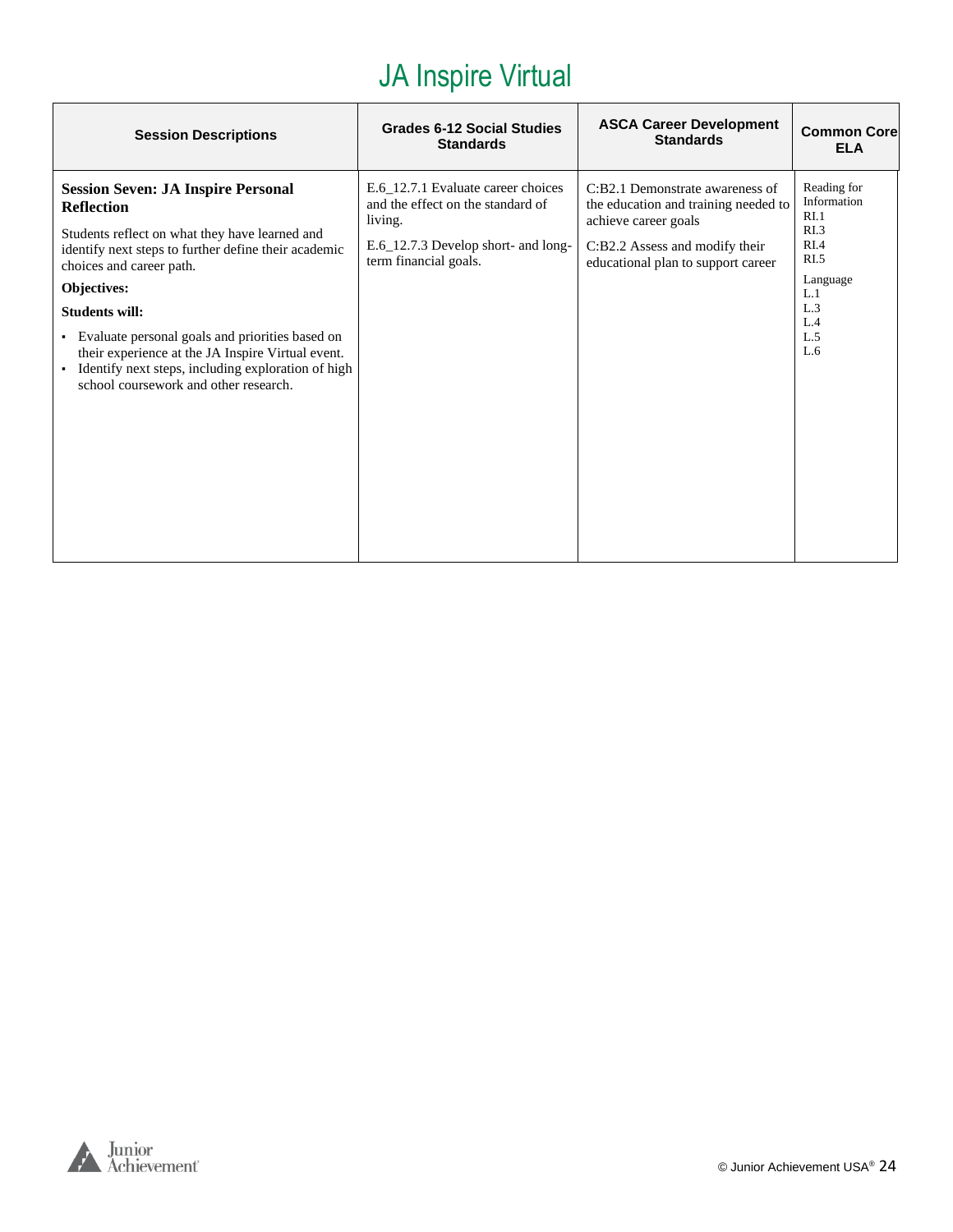# JA Career Exploration Fair

<span id="page-24-0"></span>

| <b>Session Descriptions</b>                                                                                                                                                                                                                                                                                                                                                                                                                                                         | <b>Grades 6-12 Social Studies</b><br><b>Standards</b>                                      | <b>ASCA Career Development</b><br><b>Standards</b>                                                                                                                                                                                                                                                                                                                                                                                           | Common<br><b>Core ELA</b>                                                                                                                                                                                                                                                   |
|-------------------------------------------------------------------------------------------------------------------------------------------------------------------------------------------------------------------------------------------------------------------------------------------------------------------------------------------------------------------------------------------------------------------------------------------------------------------------------------|--------------------------------------------------------------------------------------------|----------------------------------------------------------------------------------------------------------------------------------------------------------------------------------------------------------------------------------------------------------------------------------------------------------------------------------------------------------------------------------------------------------------------------------------------|-----------------------------------------------------------------------------------------------------------------------------------------------------------------------------------------------------------------------------------------------------------------------------|
| Pre-Fair Session: What Sets You Apart?<br>Students reflect on their abilities, interests, and<br>values as they consider future career choices.<br>Objectives:<br><b>Students will:</b><br>• Define careers.<br>• Differentiate between abilities (skills) and<br>values.<br>• Identify their personal characteristics.                                                                                                                                                             | <b>NA</b>                                                                                  | C.A.1.3 develop an awareness of<br>personal abilities, skills, interests,<br>and motivations<br>C.B1.7 describe traditional and<br>non-traditional occupations and<br>how these relate to career choice<br>C.B1.8 understand how changing<br>economic and societal needs<br>influence employment trends and<br>future training<br>C.C1.4 understand that the<br>changing workplace requires<br>lifelong learning and acquiring<br>new skills | <b>Reading for</b><br><b>Informational</b><br><b>Text</b><br>RI <sub>4</sub><br>RI <sub>7</sub><br><b>Speaking and</b><br><b>Listening</b><br>SL <sub>1</sub><br>SL <sub>2</sub><br>Language<br>L <sub>3</sub><br>L <sub>4</sub><br>L <sub>6</sub>                          |
| The Day of the Fair<br>Students will visit seven speakers from the<br>community who will give brief presentations<br>about their jobs, allowing time for students to<br>ask questions.<br>Objectives:<br><b>Students will:</b><br>• Complete one pre-fair activity (teacher-led)<br>(optional).<br>• Express how jobs require specific interests and<br>skills.<br>• Complete one post-fair activity (teacher-led)<br>(optional).<br>• Complete a student evaluation, if requested. | E.6_12.4 Analyze the various<br>institutions that drive and support the<br>market economy. | C.A2.1 acquire employability skills<br>such as working on a team, problem-<br>solving and organizational skills<br>C.C2.4 apply academic and<br>employment readiness skills in work-<br>based learning situations such as<br>internships, shadowing, and/or<br>mentoring experiences                                                                                                                                                         | <b>Reading for</b><br><b>Informational</b><br><b>Text</b><br>RI <sub>4</sub><br>RI <sub>7</sub><br><b>Speaking and</b><br><b>Listening</b><br>SL <sub>1</sub><br>SL <sub>2</sub><br>Writing<br>W 4<br>W 7<br>Language<br>L <sub>3</sub><br>L <sub>4</sub><br>L <sub>6</sub> |

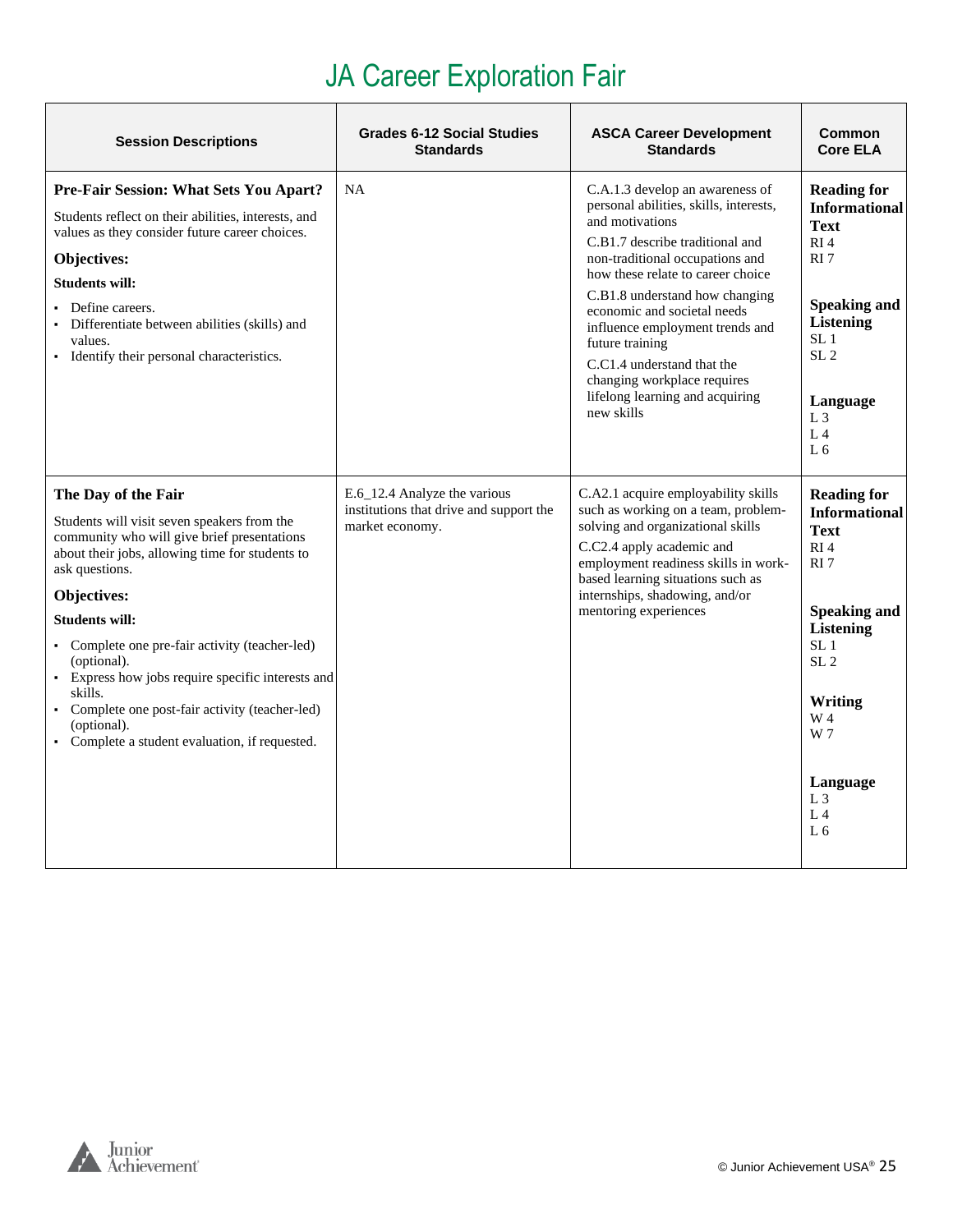# JA Career Exploration Fair

| <b>Session Descriptions</b>                                                                                                                                                                                  | <b>Grades 6-12 Social Studies</b> | <b>ASCA Career Development</b>                                                                                                                                                                                                                                                                                                                                                                                                                                               | <b>Common</b>                                                                                                                                                                                                                                                                                                   |
|--------------------------------------------------------------------------------------------------------------------------------------------------------------------------------------------------------------|-----------------------------------|------------------------------------------------------------------------------------------------------------------------------------------------------------------------------------------------------------------------------------------------------------------------------------------------------------------------------------------------------------------------------------------------------------------------------------------------------------------------------|-----------------------------------------------------------------------------------------------------------------------------------------------------------------------------------------------------------------------------------------------------------------------------------------------------------------|
|                                                                                                                                                                                                              | <b>Standards</b>                  | <b>Standards</b>                                                                                                                                                                                                                                                                                                                                                                                                                                                             | <b>Core ELA</b>                                                                                                                                                                                                                                                                                                 |
| <b>Post-Fair Session</b><br>Students reflect on their JA Career Exploration<br>Fair experiences.<br>Objectives:<br><b>Students will:</b><br>Identify a future career goal.<br>Create a personal action plan. | <b>NA</b>                         | C.A.1.3 develop an awareness of<br>personal abilities, skills, interests, and<br>motivations<br>C.A.1.6 learn how to set goals<br>C.A.1.7 understand the importance of<br>planning<br>C.B.1.1 apply decision making skills<br>to career planning, course selection,<br>and career transition<br>C.B.1.2 identify personal skills,<br>interests, and abilities and relate them<br>to current career choice<br>C.B.1.3 demonstrate knowledge of the<br>career planning process | <b>Reading for</b><br><b>Informational</b><br><b>Text</b><br>RI <sub>2</sub><br>RI <sub>4</sub><br>RI <sub>5</sub><br>RI <sub>7</sub><br><b>Speaking and</b><br><b>Listening</b><br>SL <sub>1</sub><br>SL <sub>2</sub><br><b>Writing</b><br>W 4<br>W 7<br>Language<br>L <sub>3</sub><br>$L_4$<br>L <sub>6</sub> |

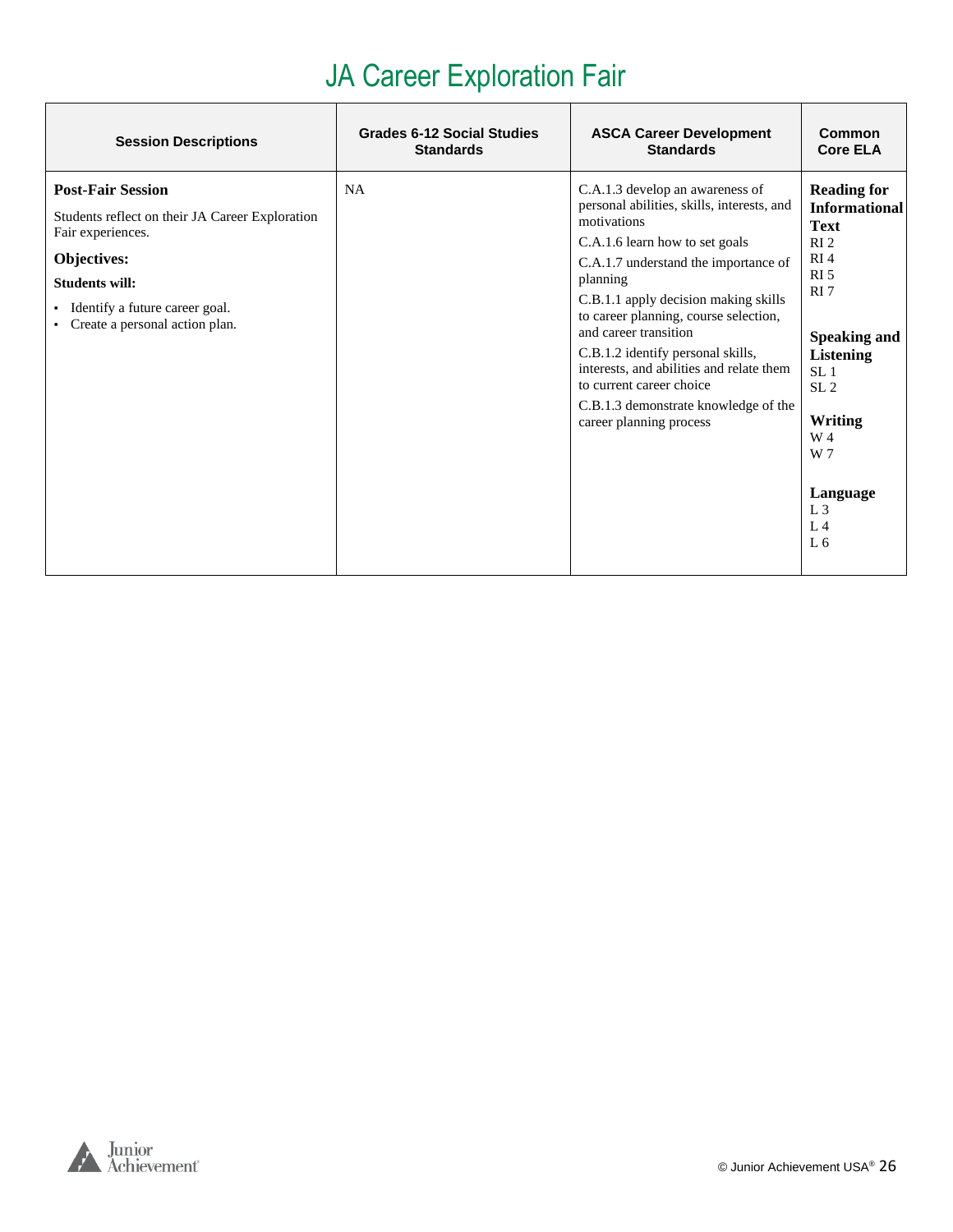# JA Career Speaker Series

| <b>Session Descriptions</b>                                                                                                                                                                                                                                                                                                    | <b>Grades 6-12 Social Studies</b><br><b>Standards</b>                                      | <b>ASCA Career Development</b><br><b>Standards</b>                                                                                                                                                                                                                                                                                                                                                                                           | <b>Common Core</b><br><b>ELA</b>                                                                                                                                                                                                                                                      |
|--------------------------------------------------------------------------------------------------------------------------------------------------------------------------------------------------------------------------------------------------------------------------------------------------------------------------------|--------------------------------------------------------------------------------------------|----------------------------------------------------------------------------------------------------------------------------------------------------------------------------------------------------------------------------------------------------------------------------------------------------------------------------------------------------------------------------------------------------------------------------------------------|---------------------------------------------------------------------------------------------------------------------------------------------------------------------------------------------------------------------------------------------------------------------------------------|
| <b>Session One: Before the Event</b><br>Students research the visiting<br>career speaker and his or her<br>company, and prepare questions<br>for the speaker event.<br>Objectives:<br><b>Students will:</b><br>· Identify skills and interests.<br><b>Recognize Career Clusters</b><br>• Recall future high-demand occupations | <b>NA</b>                                                                                  | C.A.1.3 develop an awareness of<br>personal abilities, skills,<br>interests, and motivations<br>C.B1.7 describe traditional and<br>non-traditional occupations and<br>how these relate to career choice<br>C.B1.8 understand how changing<br>economic and societal needs<br>influence employment trends and<br>future training<br>C.C1.4 understand that the<br>changing workplace requires<br>lifelong learning and acquiring<br>new skills | <b>Reading for</b><br><b>Informational</b><br><b>Text</b><br>RI <sub>1</sub><br>RI <sub>4</sub><br>RI <sub>7</sub><br><b>Speaking and</b><br><b>Listening</b><br>SL <sub>1</sub><br>SL <sub>2</sub><br>Writing<br>W 4<br>W 7<br>Language<br>$L_3$<br>L <sub>4</sub><br>L <sub>6</sub> |
| <b>Session Two: During the Event</b><br>Students learn about the guest<br>speaker's job experiences and<br>stories, ask questions, and take<br>notes.<br>Objectives:<br><b>Students will:</b><br>• Practice active listening skills.<br>• Equate job responsibilities with skills and<br>interests                             | E.6_12.4 Analyze the various<br>institutions that drive and support the<br>market economy. | C.A2.1 acquire employability<br>skills such as working on a team,<br>problem-solving and<br>organizational skills<br>C.C2.4 apply academic and<br>employment readiness skills in<br>work-based learning situations<br>such as internships, shadowing,<br>and/or mentoring experiences                                                                                                                                                        | <b>Speaking and</b><br><b>Listening</b><br>SL <sub>1</sub><br>SL <sub>2</sub><br>Writing<br>W 4<br>W 7<br>Language<br>L <sub>3</sub><br>L <sub>4</sub><br>L <sub>6</sub>                                                                                                              |
| <b>Session Three: After the Event</b><br>Students reflect on what they learned<br>during their preparation and the speaker<br>event.<br>Objectives:<br><b>Students will:</b><br>• Recognize Career Clusters                                                                                                                    | <b>NA</b>                                                                                  | C.A.1.3 develop an awareness of<br>personal abilities, skills,<br>interests, and motivations                                                                                                                                                                                                                                                                                                                                                 | <b>Speaking and</b><br><b>Listening</b><br>SL <sub>1</sub><br>$\rm SL~2$<br>Writing<br>W 2<br>W 4<br>W 7<br>Language<br>L <sub>3</sub><br>L <sub>4</sub><br>L <sub>6</sub>                                                                                                            |

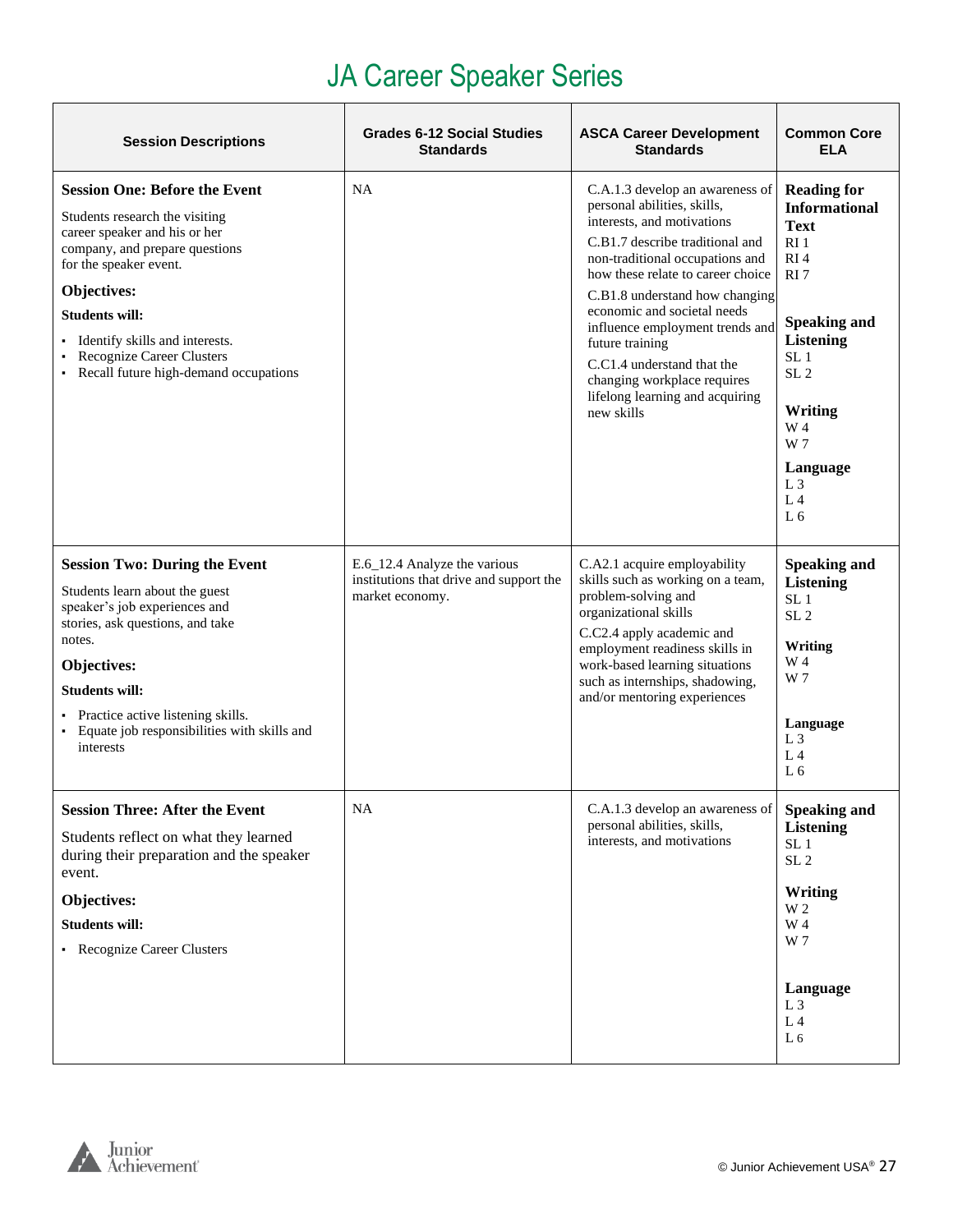# JA Excellence through Ethics

| <b>Session Descriptions</b>                                                                                                                                                                                                                                                                                                                                                                                                                                                                                                                                                                                                                                                | <b>Grades 6-12 Social Studies</b><br><b>Standards</b>                                      | <b>ASCA Career</b><br><b>Development Standards</b>                                                                                                                                                                                                                                    | Common<br><b>Core ELA</b>                                                                                                                                                                                                                                                                                                     |
|----------------------------------------------------------------------------------------------------------------------------------------------------------------------------------------------------------------------------------------------------------------------------------------------------------------------------------------------------------------------------------------------------------------------------------------------------------------------------------------------------------------------------------------------------------------------------------------------------------------------------------------------------------------------------|--------------------------------------------------------------------------------------------|---------------------------------------------------------------------------------------------------------------------------------------------------------------------------------------------------------------------------------------------------------------------------------------|-------------------------------------------------------------------------------------------------------------------------------------------------------------------------------------------------------------------------------------------------------------------------------------------------------------------------------|
| Day of the Visit<br>Students are introduced to the concept of ethics,<br>participate in a demonstration of why ethics are<br>important to discuss, examine their core values,<br>and explore how we are all interdependent on<br>the choices we each make.<br><b>Objectives:</b><br><b>Students will:</b><br>Define ethics, ethical dilemma, values, core<br>values, and interdependence.<br>Articulate how one's core values affects one's<br>$\blacksquare$<br>choices.<br>Articulate and identify the steps necessary to<br>make ethical decisions.<br>Recognize that individual ethics affect the<br>greater community.                                                | E.6_12.4 Analyze the various institutions<br>that drive and support the market<br>economy. | C.A2.1 acquire employability<br>skills such as working on a team,<br>problem-solving and<br>organizational skills<br>C.C2.4 apply academic and<br>employment readiness skills in<br>work-based learning situations<br>such as internships, shadowing,<br>and/or mentoring experiences | <b>Reading for</b><br><b>Informational</b><br><b>Text</b><br>RI <sub>1</sub><br>RI <sub>4</sub><br>RI <sub>7</sub><br><b>Speaking and</b><br><b>Listening</b><br>SL <sub>1</sub><br>SL <sub>2</sub><br>SL <sub>3</sub><br>SL <sub>4</sub><br>Writing<br>W 4<br>Language<br>L <sub>3</sub><br>L <sub>4</sub><br>L <sub>6</sub> |
| <b>Reflection Activity</b><br>Students will reflect and discuss what they've<br>learning after interacting with the volunteer, a<br>local business professional who articulated how<br>and why professionals make ethical choices and<br>decisions regarding relationships, the work<br>environment, and life.<br>Objectives:<br><b>Students will:</b><br>Apply key terms and concepts used in the<br>volunteer-led activities.<br>Use intentional, ethical decision-making skills<br>to consider outcomes and consequences of<br>choices.<br>Self-examine to develop a personal awareness<br>of values to begin to see the connection<br>between their words and actions. | <b>NA</b>                                                                                  | C.A.1.3 develop an<br>awareness of personal<br>abilities, skills, interests,<br>and motivations<br>C.C2.4 apply academic<br>and employment<br>readiness skills in work-<br>based learning<br>situations such as<br>internships, shadowing,<br>and/or mentoring<br>experiences         | <b>Speaking and</b><br><b>Listening</b><br>SL <sub>1</sub><br>SL <sub>2</sub><br>SL <sub>3</sub><br>Language<br>L <sub>3</sub><br>L <sub>4</sub><br>L <sub>6</sub>                                                                                                                                                            |

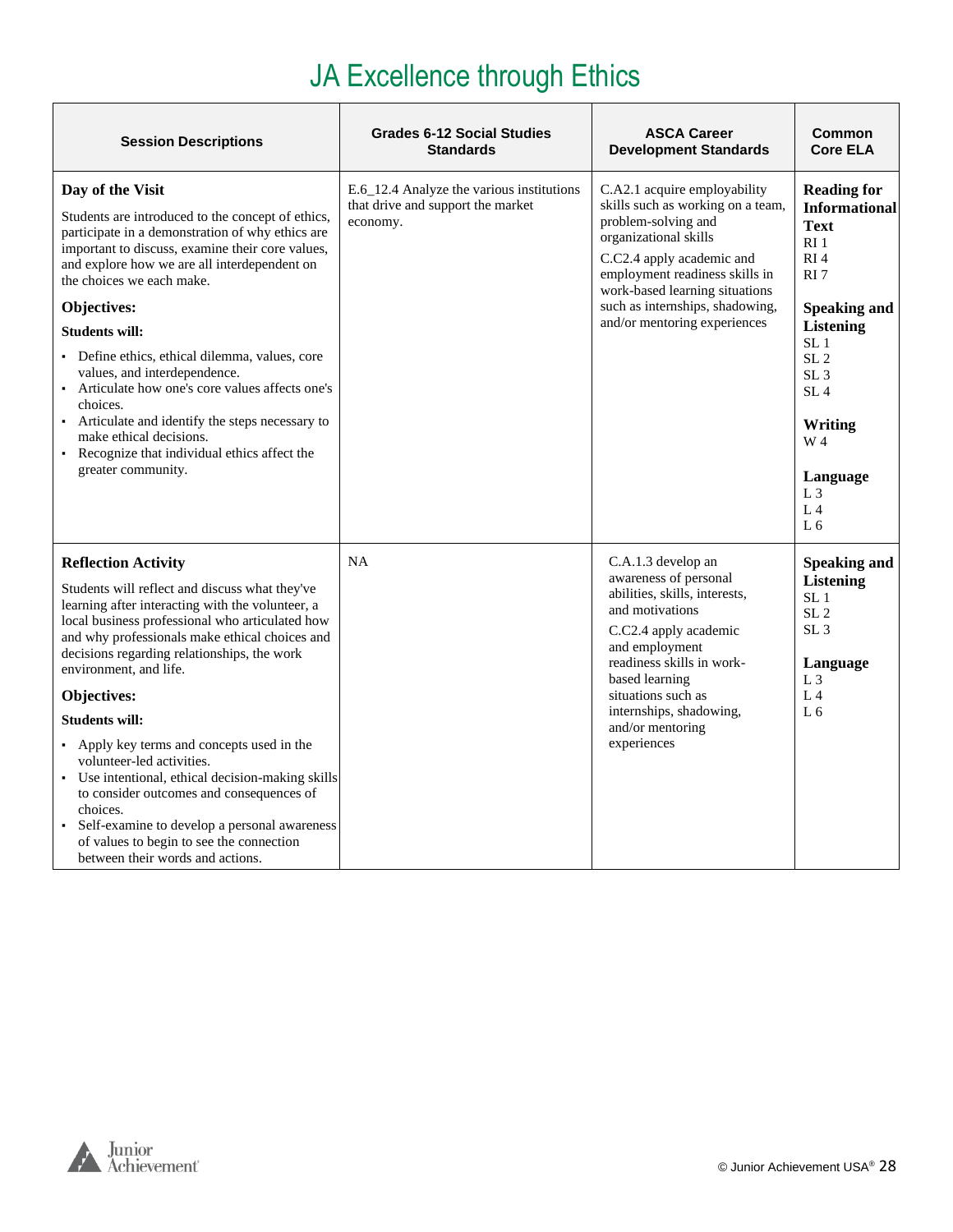# JA It's My Job (Soft Skills)

<span id="page-28-0"></span>

| <b>Session Descriptions</b>                                                                                                                                                                                                                                                                                                                                                                                                                                         | <b>Grades 6-12 Social Studies</b><br><b>Standards</b> | <b>ASCA Career Development</b><br><b>Standards</b>                                                                                                                                                                                                                                                                                                                                                  | Common<br><b>Core ELA</b>                                                                                                                                                                                                                                                                         |
|---------------------------------------------------------------------------------------------------------------------------------------------------------------------------------------------------------------------------------------------------------------------------------------------------------------------------------------------------------------------------------------------------------------------------------------------------------------------|-------------------------------------------------------|-----------------------------------------------------------------------------------------------------------------------------------------------------------------------------------------------------------------------------------------------------------------------------------------------------------------------------------------------------------------------------------------------------|---------------------------------------------------------------------------------------------------------------------------------------------------------------------------------------------------------------------------------------------------------------------------------------------------|
| <b>Communicating About Yourself</b><br>Students learn what their dress, speech,<br>and listening skills communicate to<br>others about them.<br>Objectives:<br><b>Students will:</b><br>• Recognize the importance of manners<br>as an element of professionalism.<br>· Identify language and style<br>appropriate for the workplace.                                                                                                                               | <b>NA</b>                                             | C.A. 1.3 develop an awareness of<br>personal abilities, skills, interests, and<br>motivations<br>C.A2.1 acquire employability skills<br>such as working on a team, problem-<br>solving and organizational skills<br>C.C2.4 apply academic and<br>employment readiness skills in work-<br>based learning situations such as<br>internships, shadowing, and/or<br>mentoring experiences               | <b>Reading for</b><br><b>Informational</b><br><b>Text</b><br>RI <sub>1</sub><br>RI <sub>4</sub><br><b>Speaking</b><br>and<br><b>Listening</b><br>SL <sub>1</sub><br>SL <sub>2</sub><br>SL <sub>4</sub><br>SL <sub>6</sub><br>Writing<br>W 4<br>Language<br>L1<br>L <sub>2</sub><br>L <sub>3</sub> |
|                                                                                                                                                                                                                                                                                                                                                                                                                                                                     |                                                       |                                                                                                                                                                                                                                                                                                                                                                                                     | L <sub>4</sub><br>L <sub>6</sub>                                                                                                                                                                                                                                                                  |
| <b>Applications and Resumes</b><br>Students examine both document forms<br>and begin to think about how to adapt<br>their experiences, skills, and<br>achievements into the applicable<br>template to present themselves to a<br>potential employer.<br>Objectives:<br><b>Students will:</b><br>• Identify information necessary for a<br>job application.<br>• Recognize key features and<br>formatting of resumes.<br>• Use appropriate language for a<br>resume. | <b>NA</b>                                             | C.A2.1 acquire employability skills<br>such as working on a team, problem-<br>solving and organizational skills<br>C,A2.2 apply job readiness skills to<br>seek employment opportunities<br>C.A2.6 learn how to write a resume<br>C.C2.4 apply academic and<br>employment readiness skills in work-<br>based learning situations such as<br>internships, shadowing, and/or<br>mentoring experiences | <b>Speaking</b><br>and<br><b>Listening</b><br>SL <sub>1</sub><br>SL <sub>2</sub><br>Writing<br>W 4<br>Language<br>L1<br>L <sub>2</sub><br>L <sub>3</sub><br>L <sub>4</sub><br>L <sub>6</sub>                                                                                                      |

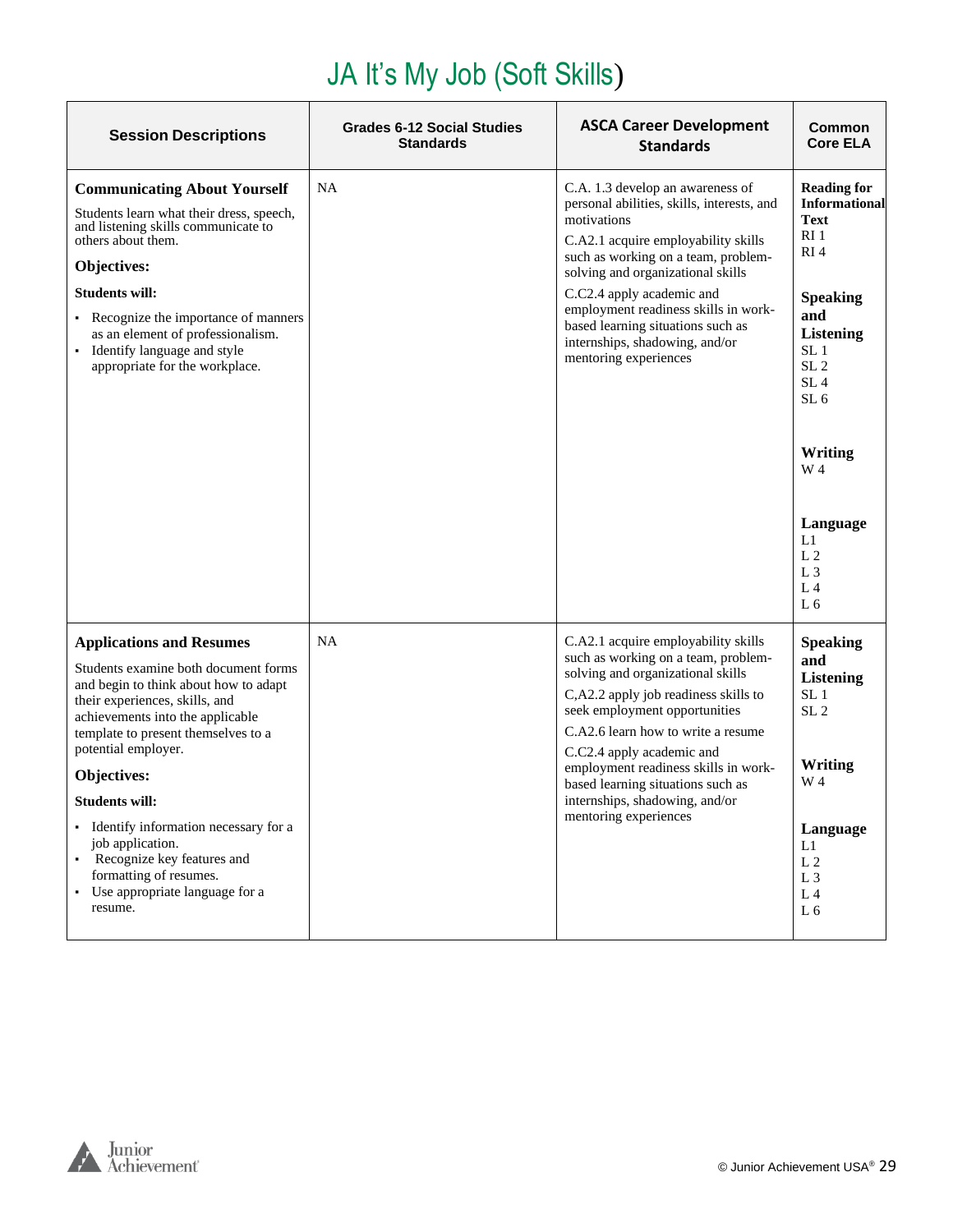# JA It's My Job (Soft Skills)

| <b>Session Descriptions</b>                                                                                                                                                                                                                                                                                                                                                        | <b>Grades 6-12 Social Studies</b><br><b>Standards</b>                                      | <b>ASCA Career Development</b><br><b>Standards</b>                                                                                                                                                                                                                                                                                                                                                                                       | Common<br><b>Core ELA</b>                                                                                                                |
|------------------------------------------------------------------------------------------------------------------------------------------------------------------------------------------------------------------------------------------------------------------------------------------------------------------------------------------------------------------------------------|--------------------------------------------------------------------------------------------|------------------------------------------------------------------------------------------------------------------------------------------------------------------------------------------------------------------------------------------------------------------------------------------------------------------------------------------------------------------------------------------------------------------------------------------|------------------------------------------------------------------------------------------------------------------------------------------|
| <b>Interviewing for a Job</b><br>Students complete an activity and track<br>their accomplishments in a "brag sheet."<br>Additional activities are available in<br>which students develop a personal<br>profile that will help them succeed<br>during an interview and practice mock<br>interviews.<br>Objectives:<br><b>Students will:</b><br>• Identify appropriate content for a | E.6_12.4 Analyze the various institutions<br>that drive and support the market<br>economy. | C.A.1.3 develop an awareness of<br>personal abilities, skills, interests, and<br>motivations<br>C.A2.1 acquire employability skills<br>such as working on a team, problem-<br>solving and organizational skills<br>C,A2.2 apply job readiness skills to<br>seek employment opportunities<br>C.A2.6 learn how to write a resume<br>C.C2.4 apply academic and<br>employment readiness skills in work-<br>based learning situations such as | <b>Speaking</b><br>and<br><b>Listening</b><br>SL <sub>1</sub><br>SL <sub>2</sub><br>SL <sub>4</sub><br>SL <sub>6</sub><br>Writing<br>W 4 |
| personal brag sheet<br>• Adapt personal information to<br>interview situations.<br>• Develop answers to common<br>interview questions.<br>• Recognize appropriate professional<br>dress and demeanor for a job<br>interview.                                                                                                                                                       |                                                                                            | internships, shadowing, and/or<br>mentoring experiences                                                                                                                                                                                                                                                                                                                                                                                  | Language<br>L1<br>L <sub>2</sub><br>L <sub>3</sub><br>L <sub>4</sub><br>L <sub>6</sub>                                                   |
| <b>Cell Phones in the Workplace</b><br>Students develop an understanding<br>of appropriate communication<br>methods to ensure workplace<br>success.<br>Objectives:                                                                                                                                                                                                                 | <b>NA</b>                                                                                  | C.A2.1 acquire employability skills<br>such as working on a team, problem-<br>solving and organizational skills<br>C.C2.4 apply academic and<br>employment readiness skills in work-<br>based learning situations such as<br>internships, shadowing, and/or                                                                                                                                                                              | <b>Speaking</b><br>and<br><b>Listening</b><br>SL <sub>1</sub><br>SL <sub>2</sub><br>SL <sub>4</sub><br>SL <sub>5</sub>                   |
| <b>Students will:</b>                                                                                                                                                                                                                                                                                                                                                              |                                                                                            | mentoring experiences                                                                                                                                                                                                                                                                                                                                                                                                                    | SL <sub>6</sub>                                                                                                                          |
| • Recognize and identify appropriate<br>and inappropriate uses of cell phones<br>in the workplace.<br>• Identify the effects of inappropriate<br>usage of cell phones in the workplace.<br>• Adapt cell phone behavior and<br>functions for professional uses.<br>Recognize and apply appropriate<br>texting style for communicating in the<br>workplace.                          |                                                                                            |                                                                                                                                                                                                                                                                                                                                                                                                                                          | Language<br>L1<br>L <sub>3</sub><br>L <sub>4</sub><br>L <sub>6</sub>                                                                     |